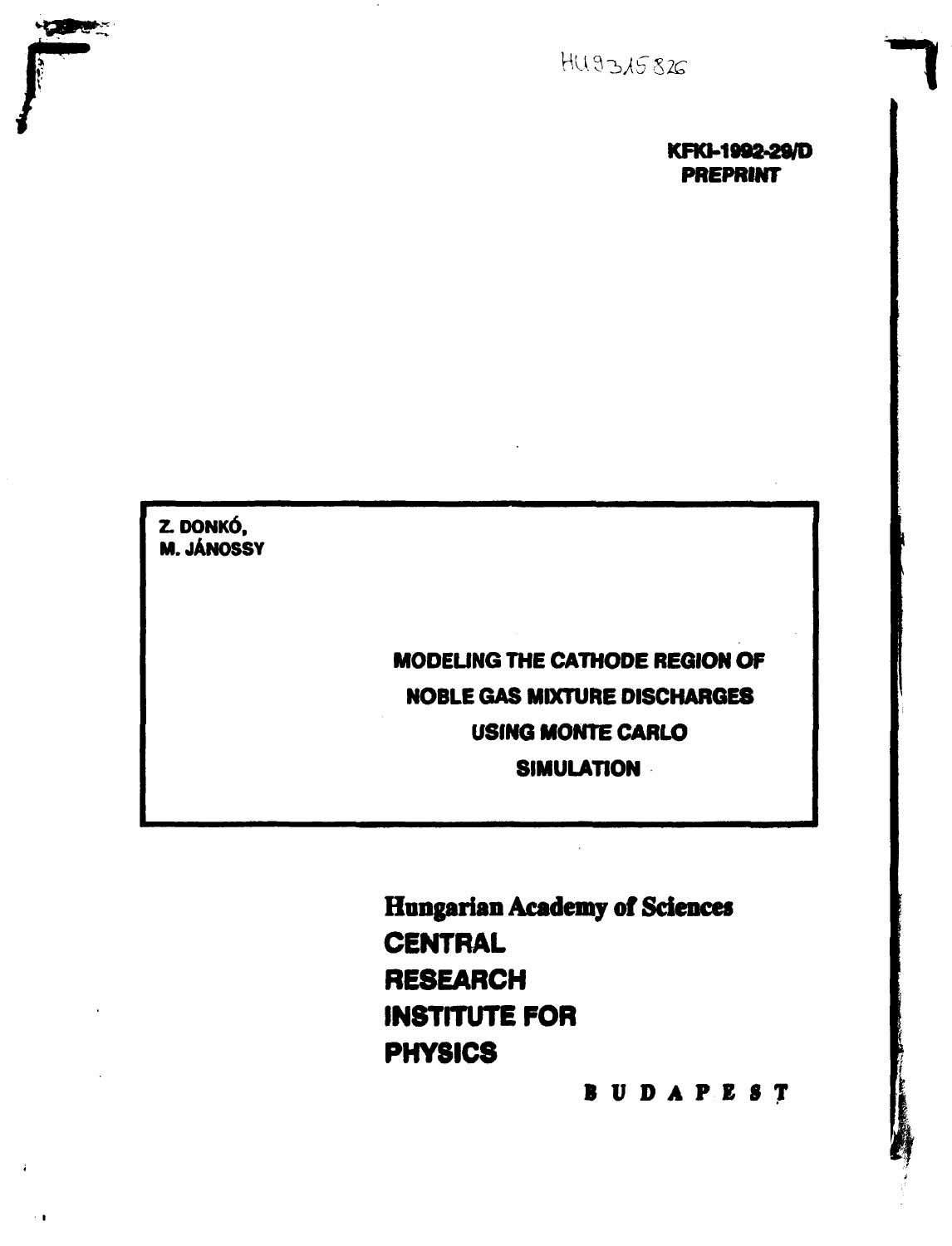# KFKI-1992-29/D **PREPRINT**

**Modeling the cathode region of noble gas mixture discharges vsing Monte Carlo simalation** 

**No property** 

 $\sim 1$ 

Z. Donkó and M. Jánossy Central Research Institute for Physics **Research Institute for Solid State Physics**  H-1525 Budapest 114, P.O.B. 49, HUNGARY

> Published in **a** short form in *Journal of Physics D: Applied Physics*  Vol 25, pp 1323-1329 (1992)

> > $\sim 10^{11}$  km s  $^{-1}$  Mag.

**HU I88N 0368 5330**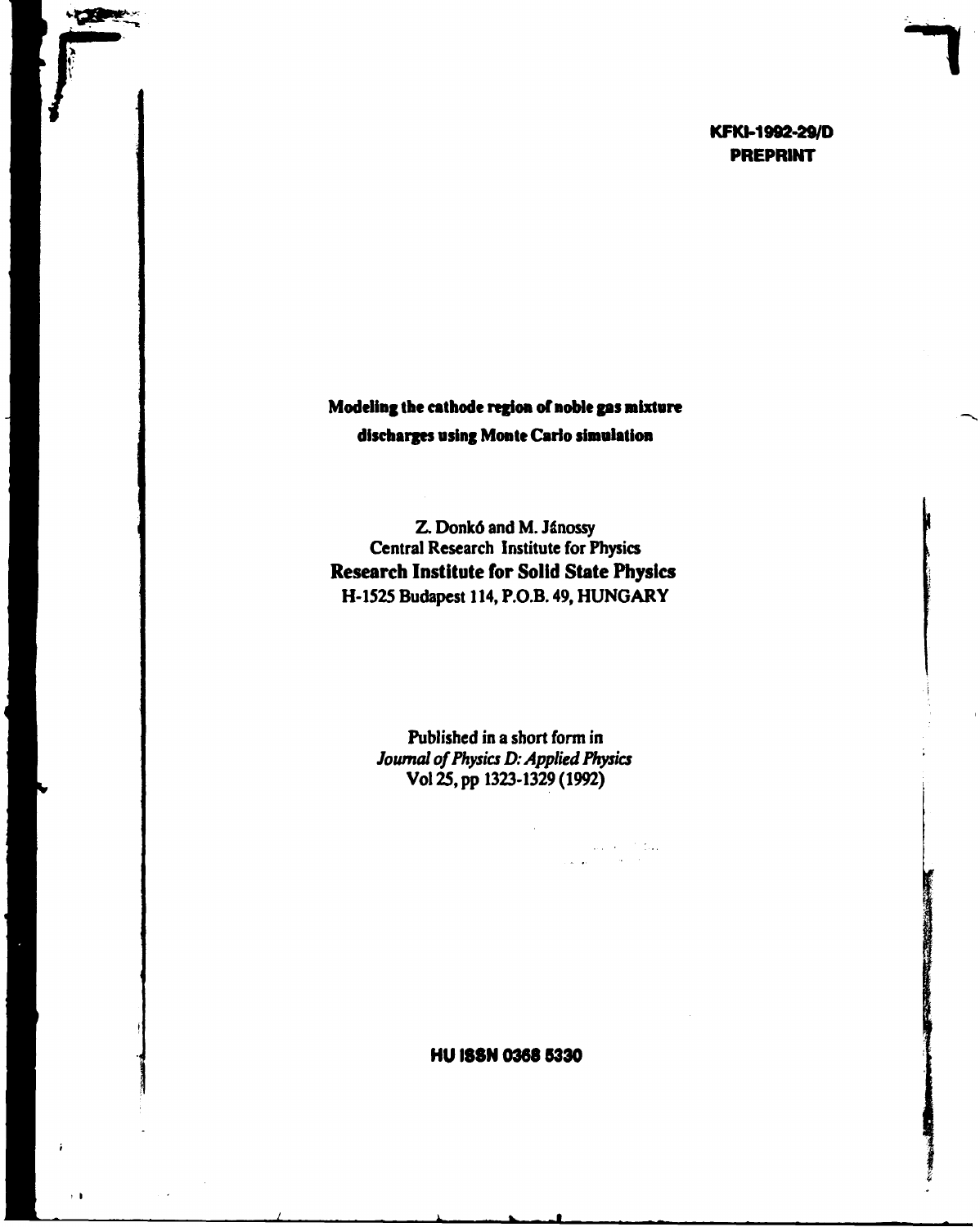**Z. Deáké and М. Jáaossv: Modeling tbe cathode region of noble gas entere discharges using Monte Cario simulation KFKM992-29/D** 

#### **ABSTHACT**

**A model of the cathode dark space of DC glow discharges was developed in order to study the effects**  caused by mixing small amounts  $( \leq 2\%)$  of other noble gases (Ne, Ar, Kr and Xe) to He. The motion of charged particies was described by Monte Carlo simulation. Several discharge parameters (electron and ion energy distribution functions, electron and ion current densities, reduced ionization coefficients, and current density-voltage characteristics) were obtained. Small amounts of admixtures were found to modify significantly the discharge parameters. Current density-woltage characteristics obtained from the model showed good agreement with sur-<br>experimental data.

**Z. Donko and M. Jánossy. Modeling the cathode region of noble gas mixture discharges using Monte Carlo simulation KFKM992-29/D** 

#### **KIVONAT**

A ködfénykisülések katód környéki térrészének leírására kidolgozott modellünkkel vízsgáltuk kis mennyiségű adalékgázok hatását a gázkisülés jellemzőire. A számításokat He buffergázra végeztük el, az adalékgázok **Ne, Ar, Kr és Xe voltak, maximálisan 2%-os koncentrációban. A töltött részecskék (elektronok és ionok)**  mozgásának leírására Monte Carlo szimulációt alkalmaztunk. A modell segítségével a gázkisülés számos jel**lemzőjét határoztuk meg (elektronok és ionok energia-eloszlása, elektron- és ionáramsűrűségek, redukált ionizációs együttható, áramsűrűség • feszültség karakterisztika). Megállapítottuk, hogy a kis mennyiségű adalékgázok jelentős mértékben befolyásolják a kisülés jellemzőit. A számítások során kapott áramsűrűseg**feszültség karakterisztikák jó egyezést mutatnak a kísérleti eredményeinkkel.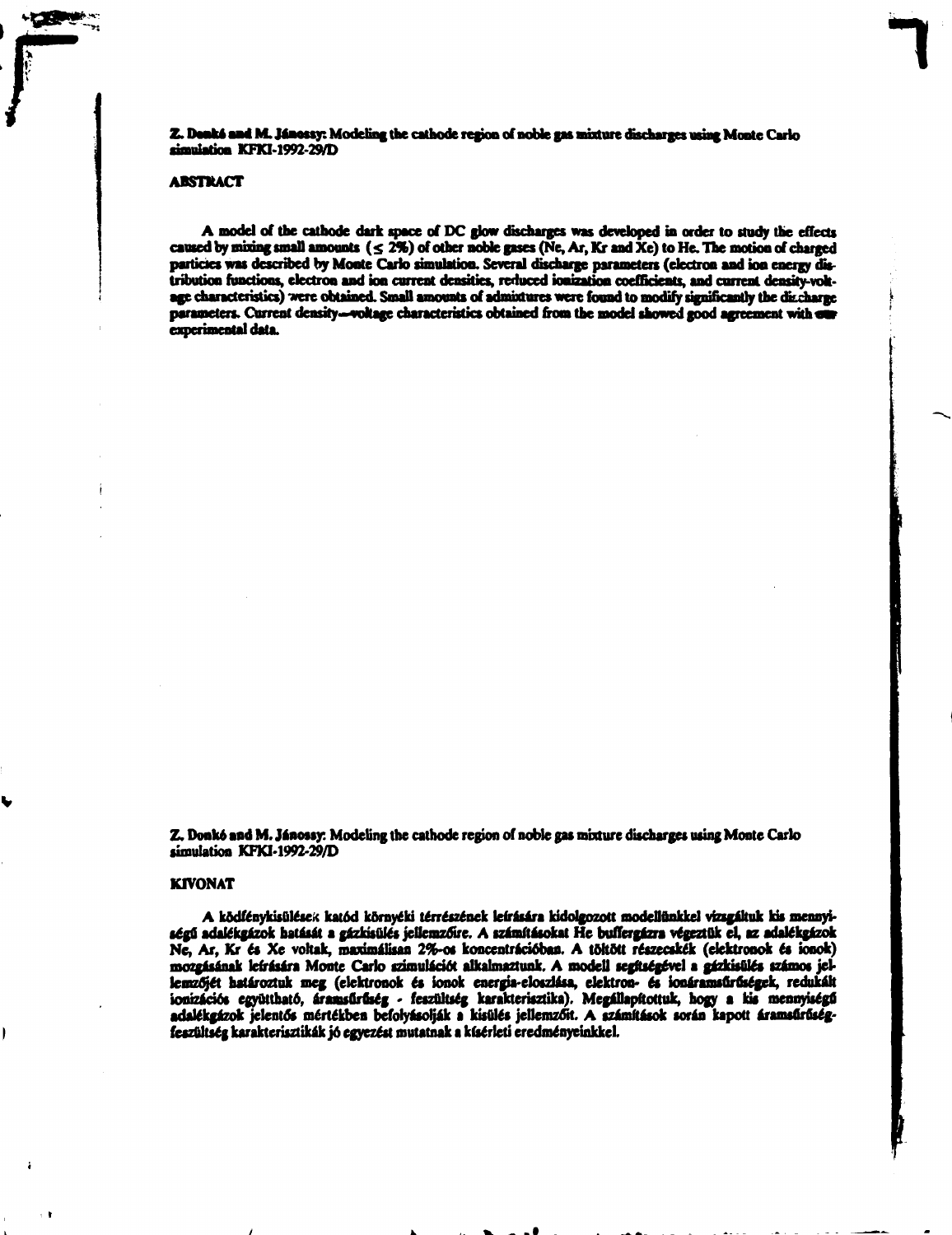#### **1. IMTRODUCTIOH**

**The cathode region of glow discharges has been the scope of both theoretical and practical interest (Den Hartog et** *al* **1988, Sommerer and Lawler 1988, Canaan 1989, Shi et** *al* **1989). Sose applications of the cathode region of the discharge are spectral lamps (Walsh 1955), hollow cathode lasers (Solanki et** *al* **1979, Rozsa and Janossy 1983) and plasma processing (Chen et** *al* **1988). The theoretical interest of the cathode region arises from its important role in the maintenance of the discharge and the non-hydrodynamic properties of this region.** 

**Hydrodynamic (or local field equilibrium) regions are usually defined as where the electron energy distribution function (EEDF) at any place depends only on the local value of the reduced field** *В/п* **(electric field to gas density ratio) (Pitchford et** *al* **1990). Under local field equilibrium conditions the transport properties of charged particles, as well as the rate coefficients of different elementary processes are also functions of the local** *В/п.* **Measurements of transport and Townsend ionization coefficients are usually carried out in such environments where special care is taken to find hydrodynamic conditions. Therefore the data obtained in these experiments may not be directly applied to modeling non-hydrodynamic regions.** 

**In the cathode dark space (CDS) of glow discharges there are very high electric field gradients. As a consequence of this the electric field changes considerably along the mean free path of the electrons. The velocity of an electron at any position is not determined exclusively** *by* **the** *local* **value** *oi* **the electric**  *field rather by the electric field* **distribution** *along the path of the electron.* **Because of this the CDS shall be considered as a non-hydrodynamic region.** 

**There are a few basic possibilities to obtain the EEDF in the plasma. The most often used of them are the solution of Boltzmann's kinetic equation (analytically or numerically) and** 

2. 经总线 计数据文件

**- 1 -**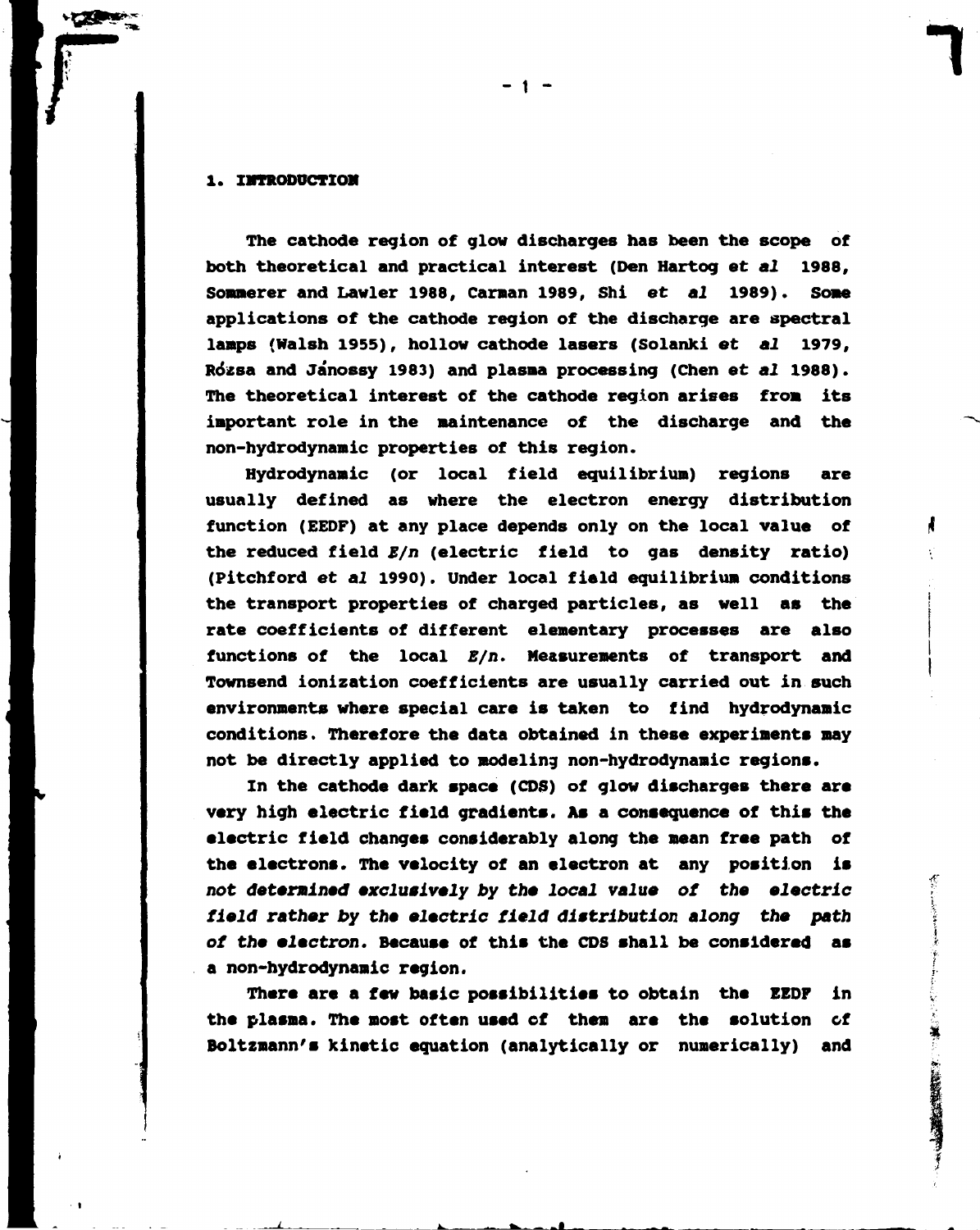**the Monte Carlo (MC) type simulation of the charged particles' motion. Both of these basic approaches have their advantages and limitations, which are not discussed here and may be found elsewhere (e.g. Marode and Boeuf 1983, Graves and Surendra 1990).** 

**The Monte Carlo simulation providing a flexible description of the particles' motion and different collision processes have been applied by several authors (Tran Ngoc An et** *al* **1977, Boeuf and Marode 1982, Ohuchi and Kubota 1983, Hashiguchi and Hasikuni 1988, Yumoto et** *al* **1991, Hashiguchi 1991, Jianfen Liu and Govinda Raju 1992, Date et** *al* **1992). We have chosen this method for our modeling of the CDS in noble gas mixtures.** 

**The large effects of impurities and small amounts of admixtures in gas discharges are widely known since the investigations of Kruithof and Penning (1937). In the case of glow discharges the changes of different discharge parameters (e.g. minimal maintaining potential, voltage - current characteristics) were recognized by several investigators, as well (see e.g. Weston 1968).** 

**Measuring current density-voltage** *[j(V)]* **characteristics of the cathode region in noble gas mixture discharges we have found that small amounts of other noble gases admixed to He cause remarkable and admixture-specific changes of the** *j(V)*  **characteristics (Donko et** *al* **1991). The observed changes of the**  *j(V)* **characteristics in the cathode region deviate from those in the positive column of dischargee, where all the other noble gases admixed to He result in an increase of the-current density at constant voltage (see e.g. Willett 1974).** 

**Although there is an increasing interest in the cathode region of the glow discharges, little effort has been made so far to model this region in noble gas mixture dischargee and calculate current density-voltage characteristics.** 

- 2 -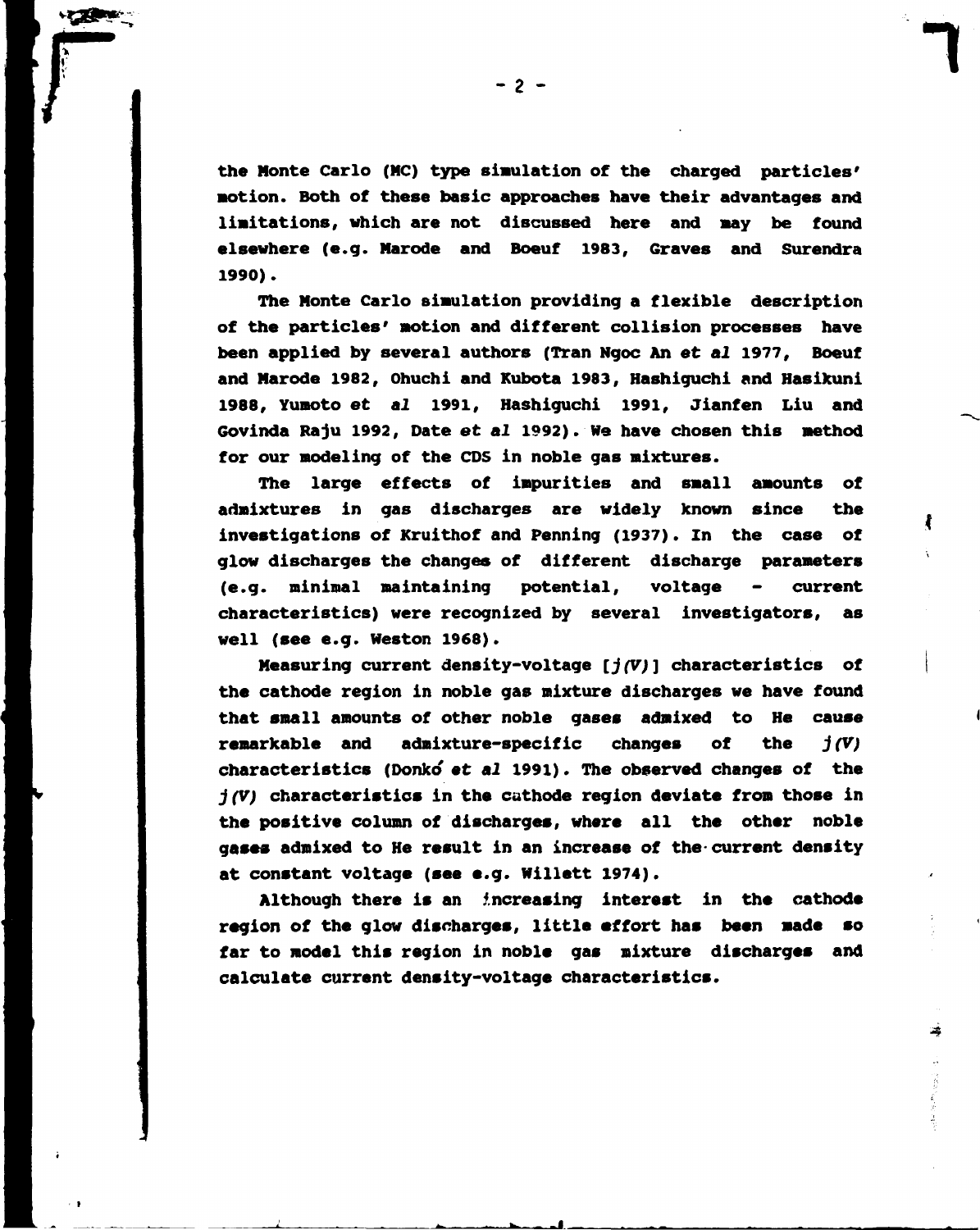# **2. THE MODEL OP THE CATHODE DARK SPACE**

**In this section the details of our model of the CDS are presented. First the basic features of the model are summarized (§ 2.1) then further details are given about the maintenance of the discharge and the elementary processes considered in the mode? (§§ 2.1.1, 2.1.2). The Monte Carlo procedure, the treatment of charged particles, the simulation process and the determination of the discharge parameters are discussed in §§ 2.2-2.7.** 

### **2.1. Formulation of the model**

**Our model of the CDS was developed with low current density**  *(j* **\* mA/cm ) abnormal glow discharges in mind. At low current densities thermal effects and cathode sputtering may be neglected and the low current density results low electron density in the CDS. The discharge is supposed to be stationary and driven by a DC voltage source.** 

**The considered elementary processes include electron emission from the cathode (only due to positive ion bombardment, see § 2.1.1), elastic and inelastic (excitation and ionization) collisions of electrons with gas atoms, Penning ionization, as well as symmetric and asymmetric charge transfer processes.** 

**The electrodes of the discharge are assumed to be plane and parallel. The edge effects are ignored in the simulation of electron motion (the electrodes are supposed to be infinite). On the other hand the discharge volume is considered to be finite when the contribution of Penning ionization is calculated. Furthermore it is supposed that the space between the two electrodes is filled entirely by the cathode dark space (CDS) and the negative glow (NG) as it is indicated in figure 1.**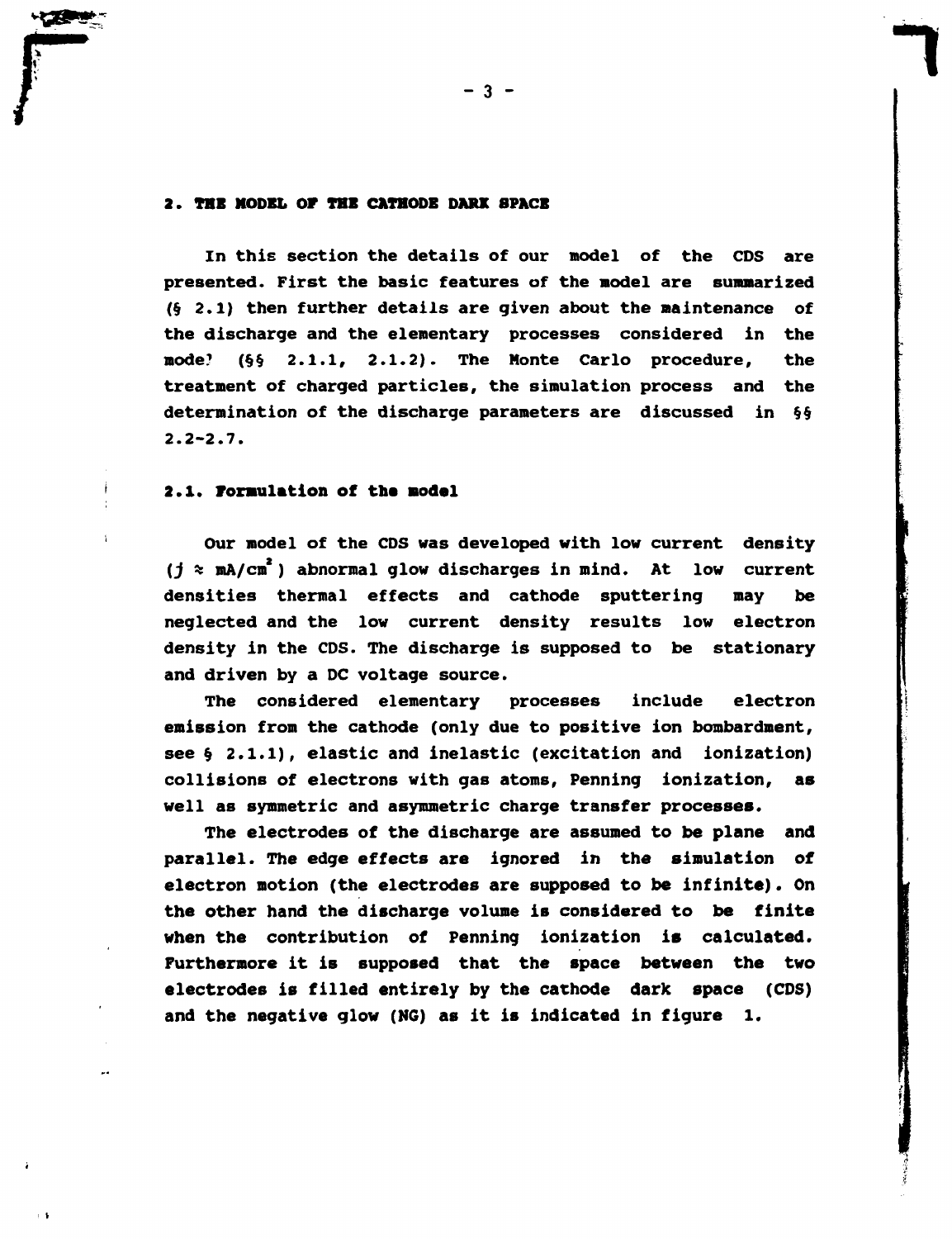

**Figure 1.** 

**The** *cathode region and the electric field distribution. (CDS: cathode dark space,* **NG:** *negative glow, d: length of the CDS)* 

**The electric field distribution was chosen in accordance with experimental investigations as given by (Warren 1955, Shi et** *al*  **1989)t** 

$$
E(x) = (2V/d) (1-x/d), \qquad (1)
$$

where *V* is the cathode fall voltage and *d* is the length of the **CDS and** *x* **is the distance fron the cathode.** 

**The negative glow is considered to be a field free region and in this case the potential difference between the electrodes is equal to the cathode fall voltage** *V.* 

**This model of the CDS is not a "self-consistent field" •odel. The electric field distribution obtained** *from* **the nodel is, however, as it will be shown later, very sinilar to the a**  *priori* **specified field (1).** 

#### **2.1.1. The maintenance of the discharge**

**The glow discharge is maintained by electrons ejected fron the cathode due to the inpact of positive ions, netastable atone and UV photons on its surface. There are no extensive data**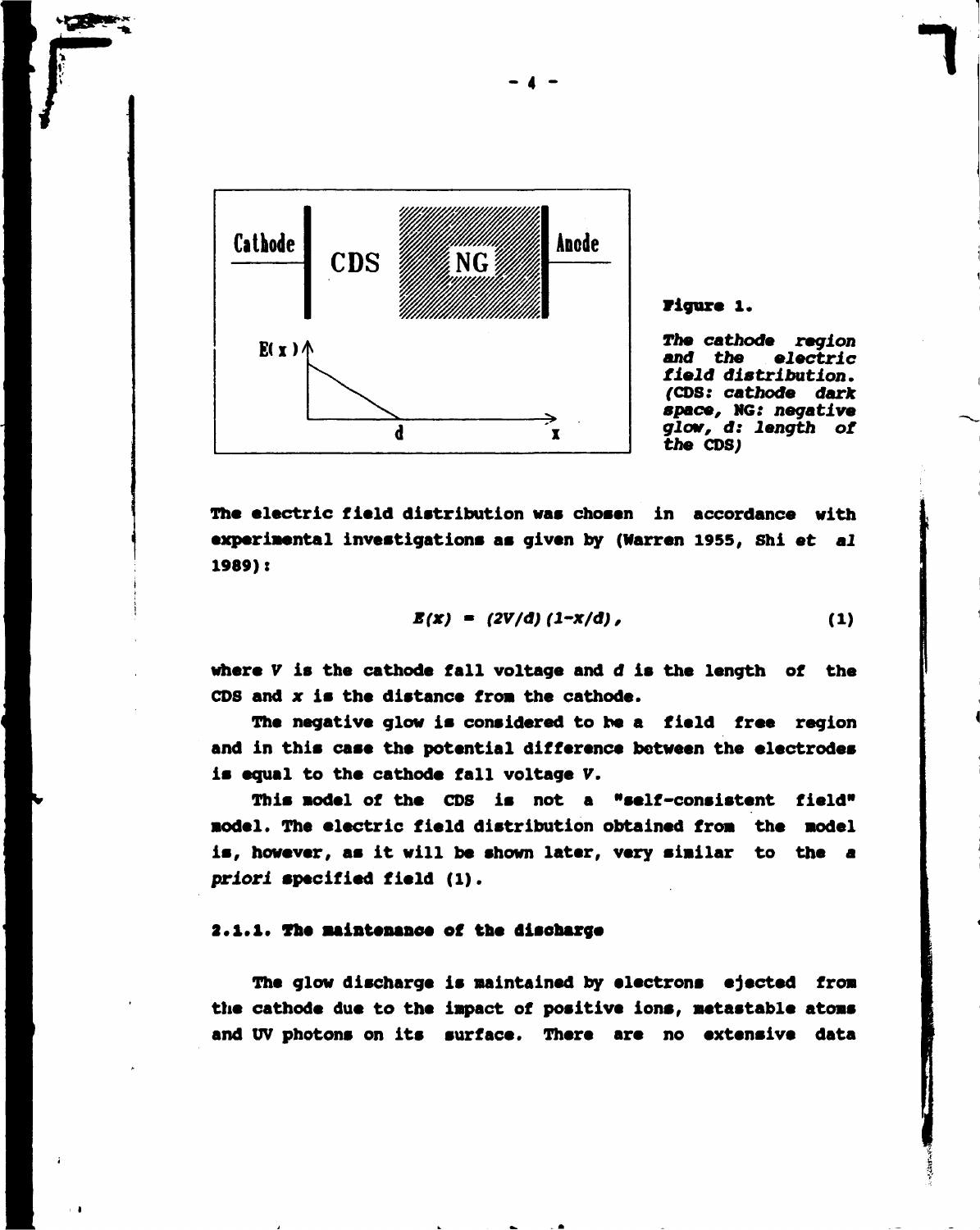**available for the participation of these processes in the maintenance of the discharge. Measurements of Molnár (1951) have shown that the secondary electron emission coefficients for positive ions and metastable atoms are nearly equal. The number of metastable atoms arriving at the cathode surface, however, is less than the number of positive ions because the ionization rate is expectedly about an order of magnitude greater than the metastable production rate. Furthermore the metastables diffuse in every direction, the motion of positive ions is directed**  towards the cathode. Investigations on the role of UV photons **indicated that only a few percent of the electron current at the cathode is induced by UV photons (Helm 1979). Consequently the positive ion impact is accepted as the dominant process responsible for electron emission from the cathode.** 

**Recent investigations have shown that most of the electron emission at the cathode is caused by positive ions created in the cathode dark space i.e. the number of positive ions entering the CDS from the negative glow is negligible (Doughty et** *al*  **1987, Den Hartog et** *al* **1988).** 

**If the length of the CDS (d) is known from experiments the Monte Carlo simulation can be carried out in a straightforward way. Then the results of the simulation may provide information about the different secondary processes at the cathode. To our knowledge there is no available experimental data for d in noble gas mixture discharges. However, if we assume that no ions enter the CDS from the NG,** *d* **can be obtained from our model (see § 2.7).** 

#### **2.1.2. Elementary processes**

**The elementary processes considered in our model of the CDS are listed below (the admixed gas in denoted by X):** 

**- Electron emission from the cathode due to positive ion impact; - Anisotropic elastic scattering of electrons from He and X atoms;**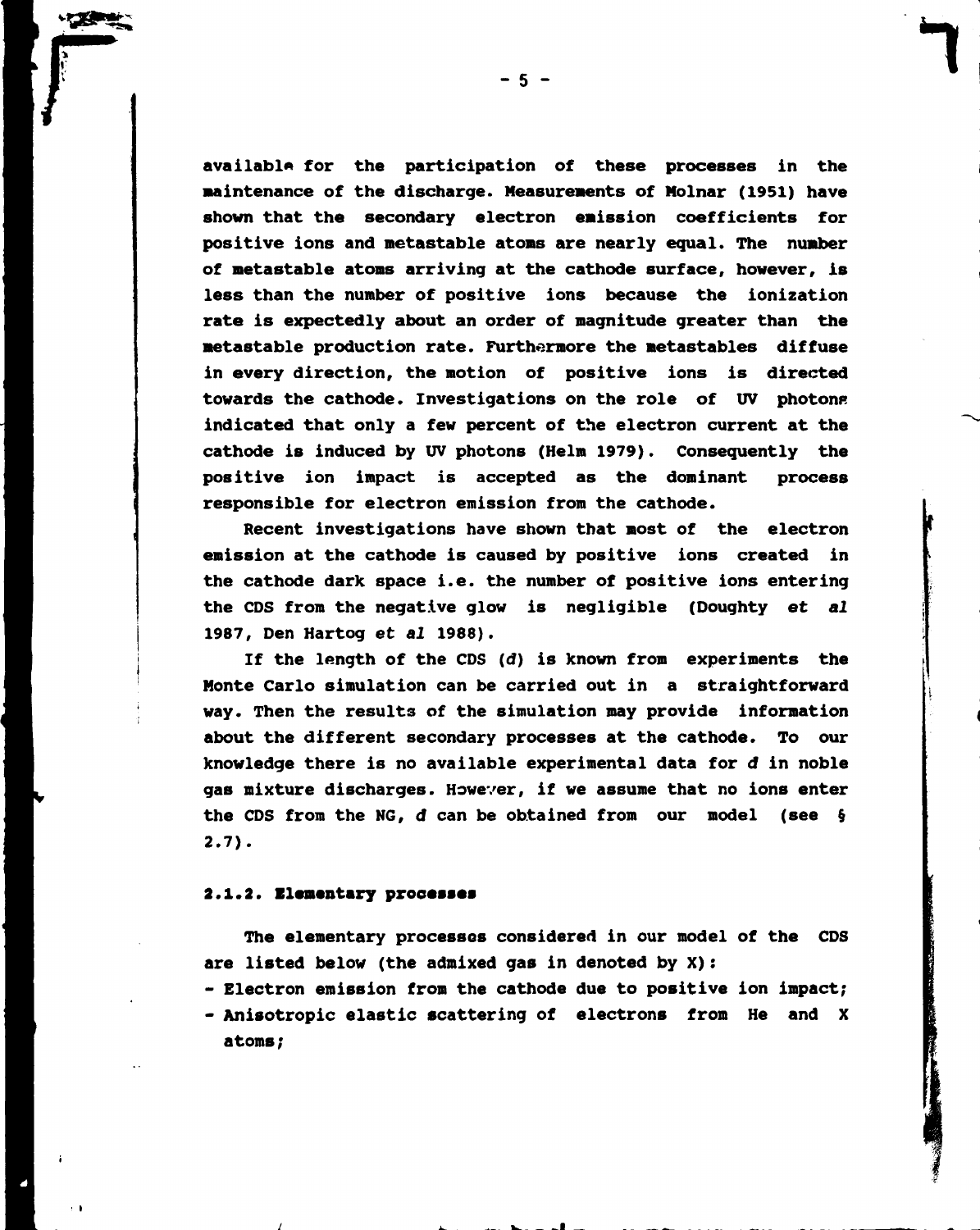- **6**
- **Electronic excitation of He and X atoms;**
- Electron impact ionization: **- Electron impact Ionisation:**

$$
\text{He} + e^- \rightarrow \text{He}^+ + 2 e^-, \qquad (2)
$$

$$
X + e^- \rightarrow X^+ + 2 e^-
$$
 (3)

**- if the admixed gas X has a lover ionization potential than the**  energy of He metastable levels (X=Ar, Kr, Xe), the Penning **ionization:** 

$$
Hem + X \rightarrow XT + He + en,
$$
 (4)

**where He\* denotes helium metastables;** 

**- Charge transfer processes, namely the symmetric processes involving ions and atoms of the same type:** 

$$
He+ + He \rightarrow He + He+,
$$
  

$$
x+ + x \rightarrow x + x+
$$

**and the asymmetric process:** 

$$
\text{He}^+ + \text{X} \rightarrow \text{He} + \text{X}^+
$$

**Since the opposite asymmetric charge transfer process is strongly endoergic we have not taken it into account.** 

**After summarizing the applied Monte Carlo procedure in the next section, the above processes will be discussed in more**  detail in §§ 2.3-2.5.

#### **2.2\* The Monte carlo procedure**

**The Monte Carlo (MC) procedure applied in our model was developed for tracing the motion of electrons in non-uniform electric fields (Boeuf and Marode 1982). This method was used in our model for tracing both electrons and ions in the CDS. only the main points of the mathematical part of the Monte Carlo**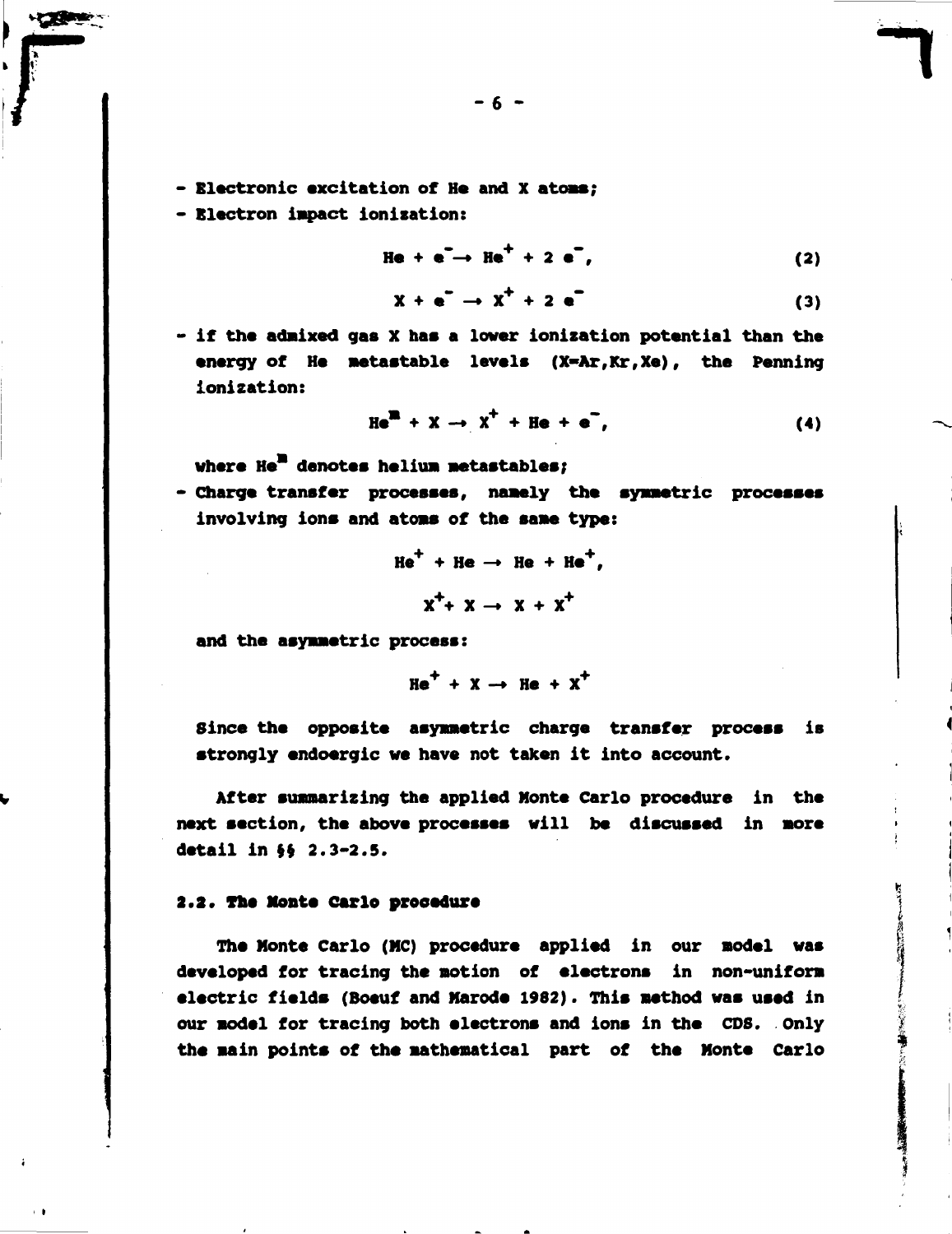**procedure are discussed here, the interested reader may find every detail in the paper of Boeuf and Marode (1982).** 

**Although the electric field is one dimensional (l), the radial Motion of the particles and their angular scattering in collision processes may be considered, providing a quite realistic description of the particles' motion. The energy dependence of the cross section of individual processes are also included.** 

**Let us consider a particle moving along a curvilinear abscissa** *s.* **The probability of that the next collision of the particle occurs beyond s is given by:** 

$$
P(s) = \exp\left\{-\int_{s_0}^{s} Q(s) \, ds\right\},\tag{5}
$$

**where** *sQ* **is the position of the last collision and** *Q* **in a gas mixture is given by:** 

$$
Q\left[\varepsilon\left(\mathbf{s}\right)\right]=\sum_{i}\left(n\cdot\sigma\left[\varepsilon\left(\mathbf{s}\right)\right]\right)_{i'}
$$
\n(6)

**i.e. the cross sections of all the possible collision processes (or) are weighted by the concentration of "target" atoms (л) and are summarized.** 

**The position of the next collision (s\_) may be determined by the solution of the following equation:** 

$$
\int_{S_0}^{S_C} Q[\epsilon(s)] ds = - Ln(1 - R_{01}), \qquad (7)
$$

**where** *R<sup>Q</sup> .* **is a random number uniformly distributed on the [0,1) interval. This equation is solved by Boeuf and Marode rather for the \* kinetic energy of the electron just before the next**  *С*  **collision and once «i s known,** *в"* **is calculated based on the у.** Видео и село в село в село в село в село в село в село в село в село в село в село в село в село в село в

The computational speed may be increased significantly if the need for numerical integration in the solution of (7) can be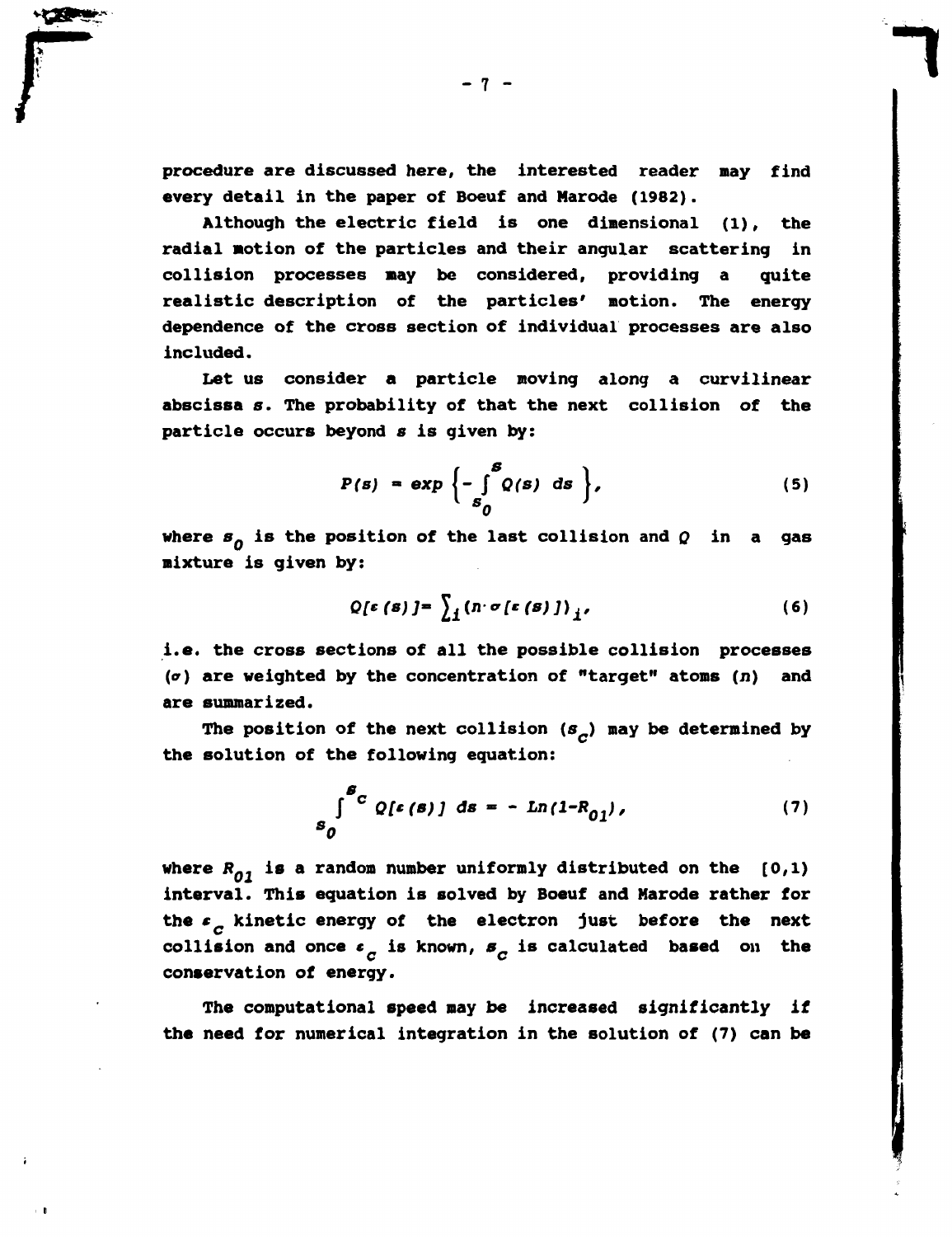**eliminated. This can be done by the introduction of a so-called null-collision process (Skullerud 1968, Boeuf and Marode 1982). In this case eq. (7) is solved using the following cross section:** 

$$
Q'(s) = Q(s) + Q_{\text{NULL}}(s), \qquad (8)
$$

where  $Q_{n+1}$ ,  $(s)$  is the cross section of the null-collision process and it is chosen in that way to result that  $Q'(\epsilon)$ **remains constant within certain intervals in the CDS. The** introduction of the fictive null-collision process results somewhat higher number of collisions but these additional collisions (the null-collisions) do not influence the "real" path of the particle.

The type of the collisions in the MC scheme is determined randomly. When a collision occurs, the  $[0,1)$  interval is divided into subintervals according to the cross sections of the individual elementary processes (including the null-collisions process). The actual process is chosen by the interval into processes in the actual process is chosen by the interval interval interval interval interval interval interval in<br>Process in the interval interval interval interval interval interval interval interval interval interval in

#### **2.3. The treatment of electrons**

**which a** *RQ1* **random number falls.** 

**The motion of the electrons through the CDS is traced in three dimensions by the Monte Carlo procedure described in § 2.2. In the following subsections we discuss the initial energy distribution of the electrons emitted by the cathode and the collision processes involving electrons.** 

# **2.3.1. Inergy distribution of electrons emitted from the cathode**

**The initial kinetic energy of electrons ejected from the cathode due to positive ion impact has an upper limit**   $\epsilon_{\text{max}} = E_A - 2 \cdot \varphi$ , where  $E_A$  is the ionization potential of the gas

**я**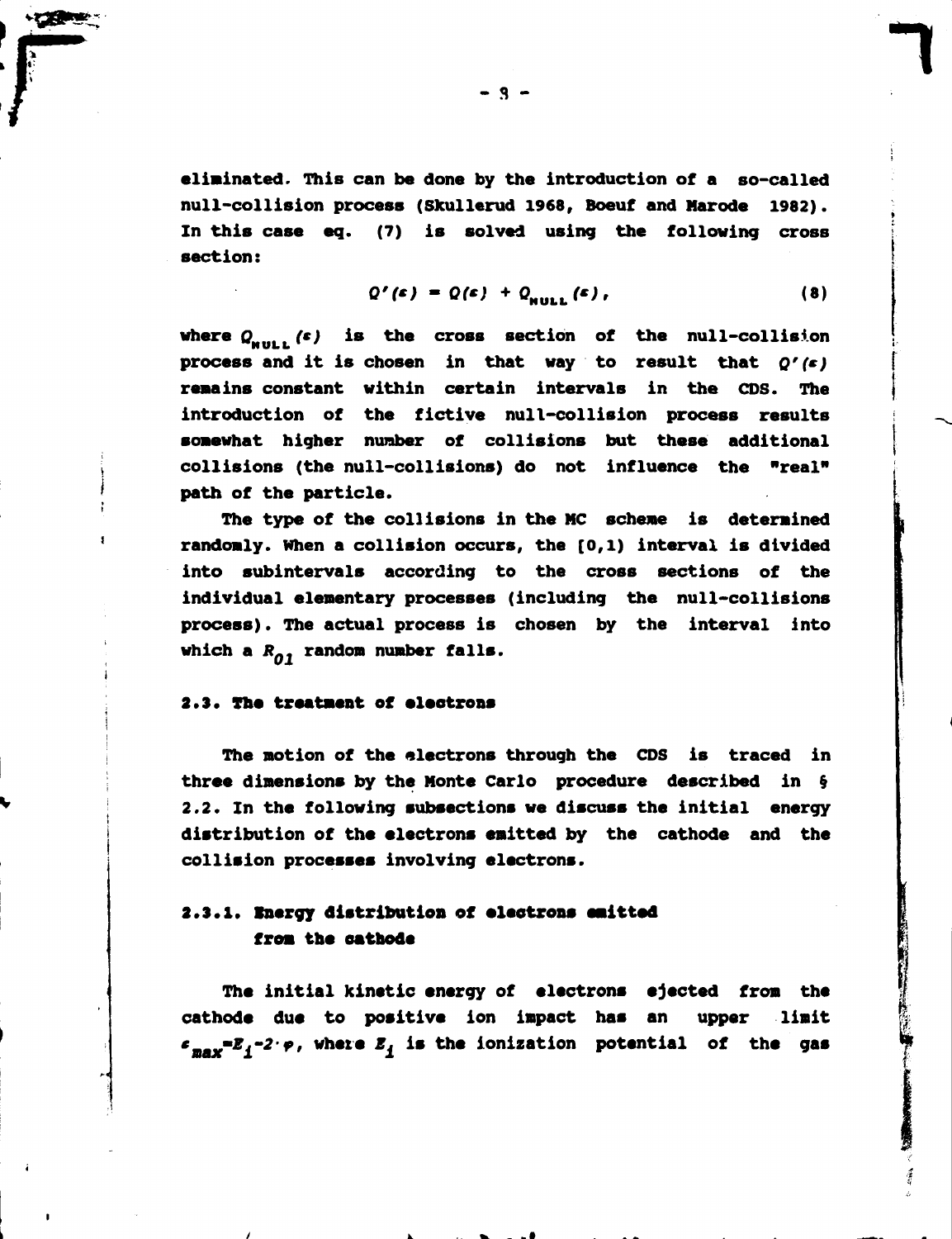**atom and** *<p* **is the work function of the cathode material (Hagstrum 1956). In the Honte Carlo simulation a random initial energy may be assigned to each individual electron being emitted by the cathode. In the model a uniform probability distribution is ubcd. the** *e* **initial energy of the emitted electron is calculated by:** 

$$
\varepsilon_0 = (E_j - 2 \cdot \varphi) \cdot R_{01'}
$$
 (9)

**where** *RQ1* **is a random number uniformly distributed on the [0,1) interval. In pure He discharge** *E.* **is the ionization potential of He, in He+X gas mixture** *E.* **is chosen randomly for single electrons to be equal either to the ionization potential of He**  or that of X, as both He<sup>+</sup> and X<sup>+</sup> ions liberate electrons from **the cathode.** 

#### **2.3.2. collision processes involving electrons**

**In the collision processes the direction (and the magnitude) of the velocity of the electron is changed except in the null-collision process when the electron proceeds without any change in its velocity. In the following we discuss the collision processes involving electron impact: the elastic scattering, excitation and the electron impact ionization. We note that the value of** *Q* **to be used in the MC procedure (equation (6)) is:** 

$$
Q = \sum_{i=n\epsilon, x} n_i (\sigma_{i, \text{ela}} + \sigma_{i, \text{exc}} + \sigma_{i, \text{ion}}). \tag{10}
$$

The cross sections of the (elastic  $\sigma$ <sub>ele</sub>, excitation  $\sigma$ <sub>exc</sub> and ionization  $\sigma$ <sub>ion</sub>) collision processes are taken from de Heer and **Jansen (1977) and de Heer et** *al* **(1979).** 

**The elastic scattering of electrons is nearly isotropic at**  low values of  $\epsilon$  kinetic energy, while it is strongly peaked in **the forward direction at high values of** *t***. This property of the elastic scattering is included in the model by using the** 

**- 9 -**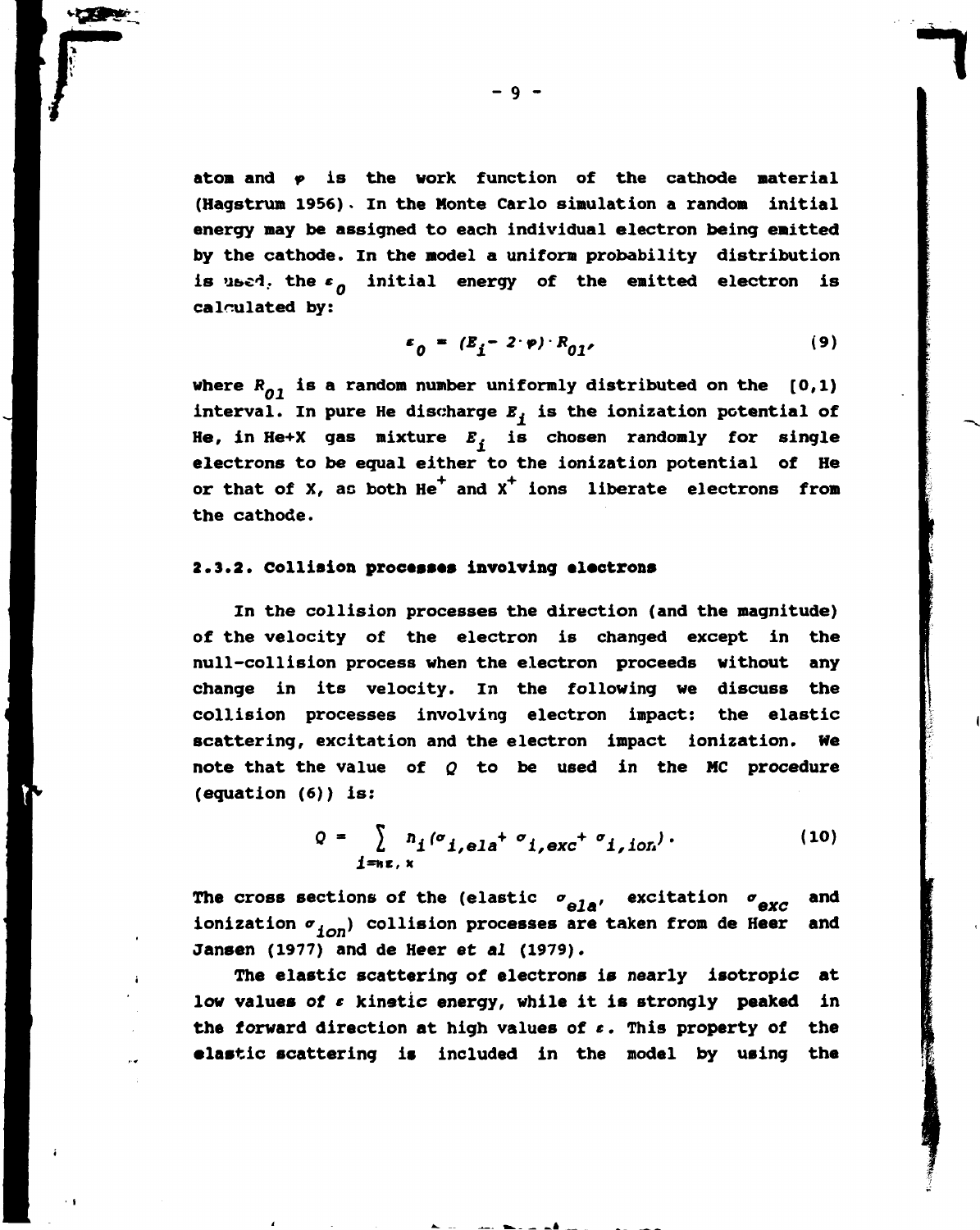**following formula for the differential cross section of elastic scattering (Boeuf and Marode 1982):** 

$$
\sigma_{\theta}^{[c,\pi]} = A \exp \{-B \sqrt{\varepsilon} \sin(\pi/2)\}, \qquad (11)
$$

**where « is the scattering angle, the constants A and** *В* **are specific for each noble gas. The new direction of the velocity of the scattered electron is determined randomly according to (11). The coefficients A and В were determined by fitting the integral of the above formula to the total elastic cross section data. The energy loss of electrons during elastic collisions with gas atoms is neglected.** 

**In the case of electronic excitation no energy levels are distinguished in the atom, the energy lost by the electron is randomly chosen according to the following relation:** 

$$
-\Delta\varepsilon = \varepsilon_1 + (\varepsilon_2 - \varepsilon_1)R_{01'}
$$
 (12)

where  $\epsilon$ , is the energy of the lowest excited state of the atom, and  $\epsilon_2$  min  $(E_i, \epsilon_n)$ ,  $E_j$  and  $\epsilon_n$  being the ionization potential of the atom and the kinetic erergy of the electron before the **collision. After the w.xiision the electron is scattered isotropicslly, the direction of its velocity is chosen randomly. In the model all the excited states of He are supposed to decay to the metastable levels. (We believe that the radiation**  trapping between the 2<sup>1</sup>P state and the ground state of helium **makes our assumption realistic.)** 

In electron impact ionization the scattered and the ejected **electrons share randomly the remaining kinetic energy after ionization. Furthermore their velocities are assumed to be coplanar and perpendicular (Boeuf and Marode 1982).** 

### **2.4. Penning ionization**

**The contribution of Penning ionization in the case of He+X mixtures can be approximated by considering the diffusion of Hen** 

 $-10 -$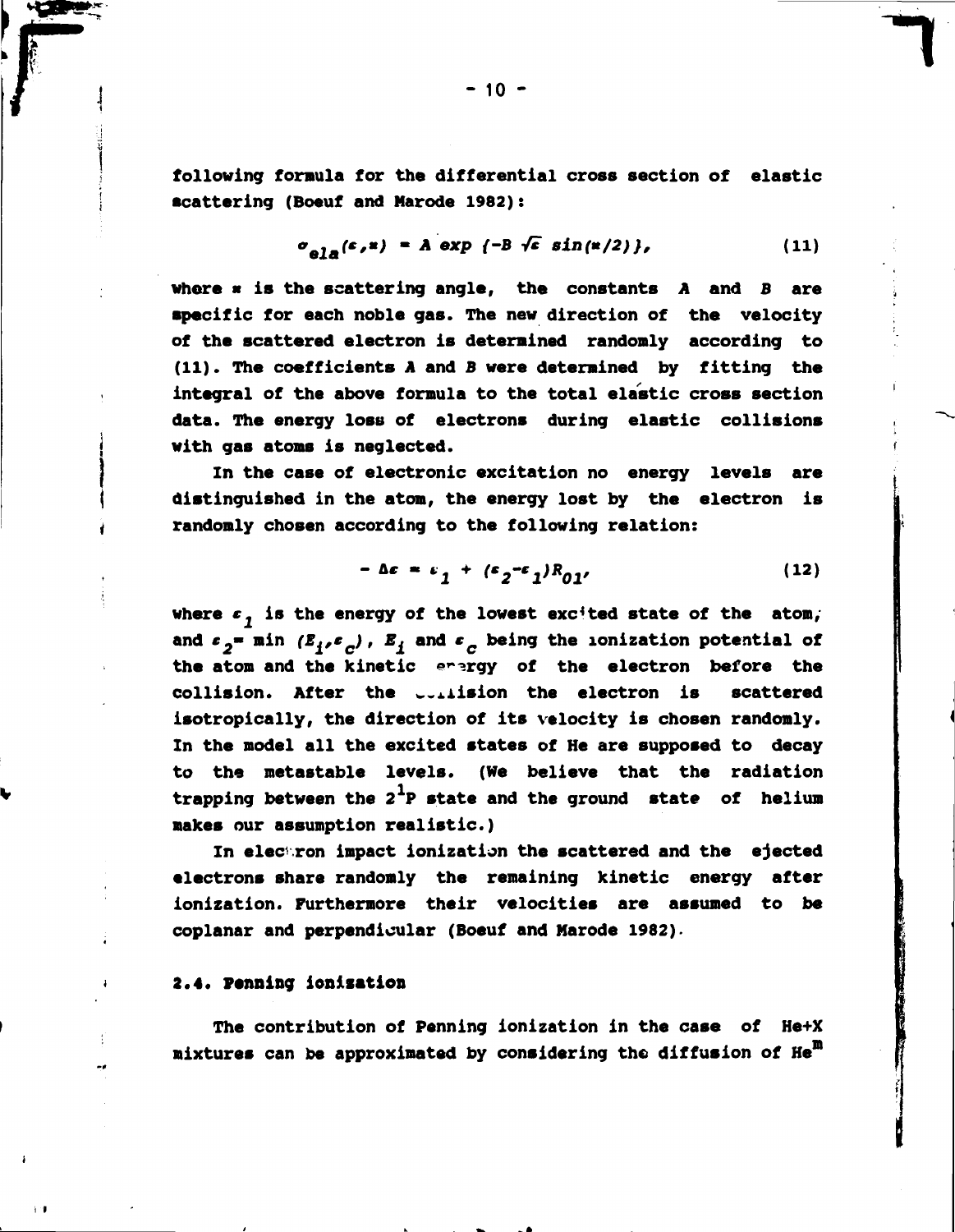**metastables out of the discharge volume. The CDS is supposed to be cylindrical having the same radius as the electrodes.** 

**If the metastable concentration at an initial time t=0 is n** *(0),* **the concentration at a time** *t>0* **is given by (see e.g. Hillett 1974):** 

$$
n_{m}(t) = n_{m}(0) \cdot \exp \{-D \cdot t/\Lambda^{2}\}\tag{13}
$$

**where** *D* **is the diffusion coefficient of Hen m^tastables in He at the given He pressure and A is the characteristic diffusion length of Hen atoms given by:** 

$$
\Lambda^{-2} = (\pi/d)^2 + (z_0/2r)^2 \tag{14}
$$

**where d and r are the length and the radius of the cylinder and**   $z_0 \approx 2.405$  is the smallest root of the  $J_0(z) = 0$  equation, where  $J_0$ **is the zero order Bessel function of the first kind.** 

**Applying (13) to a single metastable atom the probability of that atom being still in the CDS at a time t after its creation at** *t\*\*0* **may be given:** 

$$
P_m(t) = \exp\{-D \cdot t/A^2\}.
$$
 (15)

The metastable atoms move with an average thermal velocity  $\vec{v}$  and the average distance they pass through during  $t$  is  $\overline{v} \cdot t$ . If the **Penning ionization process has a cross section**  $\sigma$ **<sub>p</sub> then the mean free path**  $(\lambda_p)$  **of a He<sup>m</sup> atom is given by:** 

$$
\lambda_p = 1/(L_x \sigma_p), \qquad (16)
$$

**where** *n%* **denotes the atom concentration of the gas X. The**  average time a He<sup>m</sup> metastable' atom needs to produce an X<sup>+</sup> ion **can be expressed using (16):** 

$$
\bar{t} = \lambda_p / \bar{v} = 1 / (n_x \sigma_p \bar{v}). \qquad (17)
$$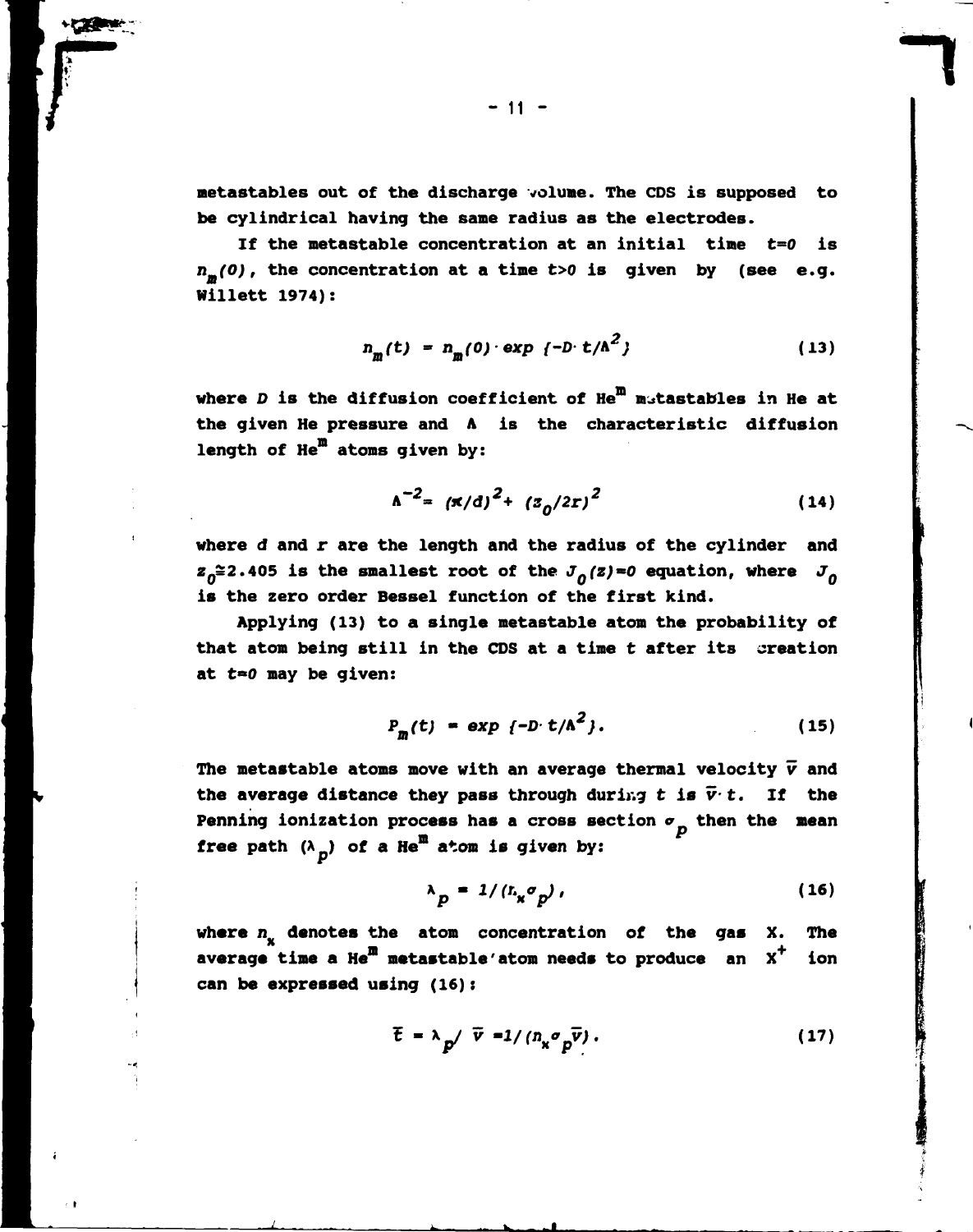**Substituting £ into (15) the probability that the Penning reaction happens within the CDS is:** 

$$
P_m = \exp \left\{-D / (\Lambda^2 n_x \sigma_p \vec{v})\right\} \tag{18}
$$

**If an excitation process of He occurs in the simulation then a random number** *RQ1* **is generated and a Penning ionization process**  is supposed to take place in the CDS if  $R_{0.1} < P_{\text{m}}$ , where  $P_{\text{m}}$  is calculated as given by (18). The cross sections of Penning ionization are taken from Muschlitz and Scholette (1960). **ionization are taken from Muschlitz and Scholette (I960).** 

### **2.5. The treatment of ions**

**As a result of the high** *E/n* **present in most of the CDS the angular distribution of the ion velocity distribution is strongly peaked toward the cathode. The motion of positive ions is therefore treated one dimensionally (Lawler 1985, Den Hartog et** *al* **1988).** 

**The motion of the ions is basically determined by charge transfer processes. In pure He glow discharge the mean free path associated with the** 

$$
He + He+ \rightarrow He+ + He
$$
 (19)

**symmetric charge transfer process is much shorter than the length of the CDS. In the case of gas mixtures additional charge transfer processes take place:** 

$$
X + X^{\dagger} \rightarrow X^{\dagger} + X, \qquad (20)
$$

$$
He^+ + X \rightarrow He + X^+, \qquad (21)
$$

**which have a mean free'path comparable to or greater than the length of the CDS. (Note that in our investigations the concentration of the admixture X is 2-3 orders of magnitude less than the concentration of He.)** 

**This requires Monte Carlo treatment of the ions.**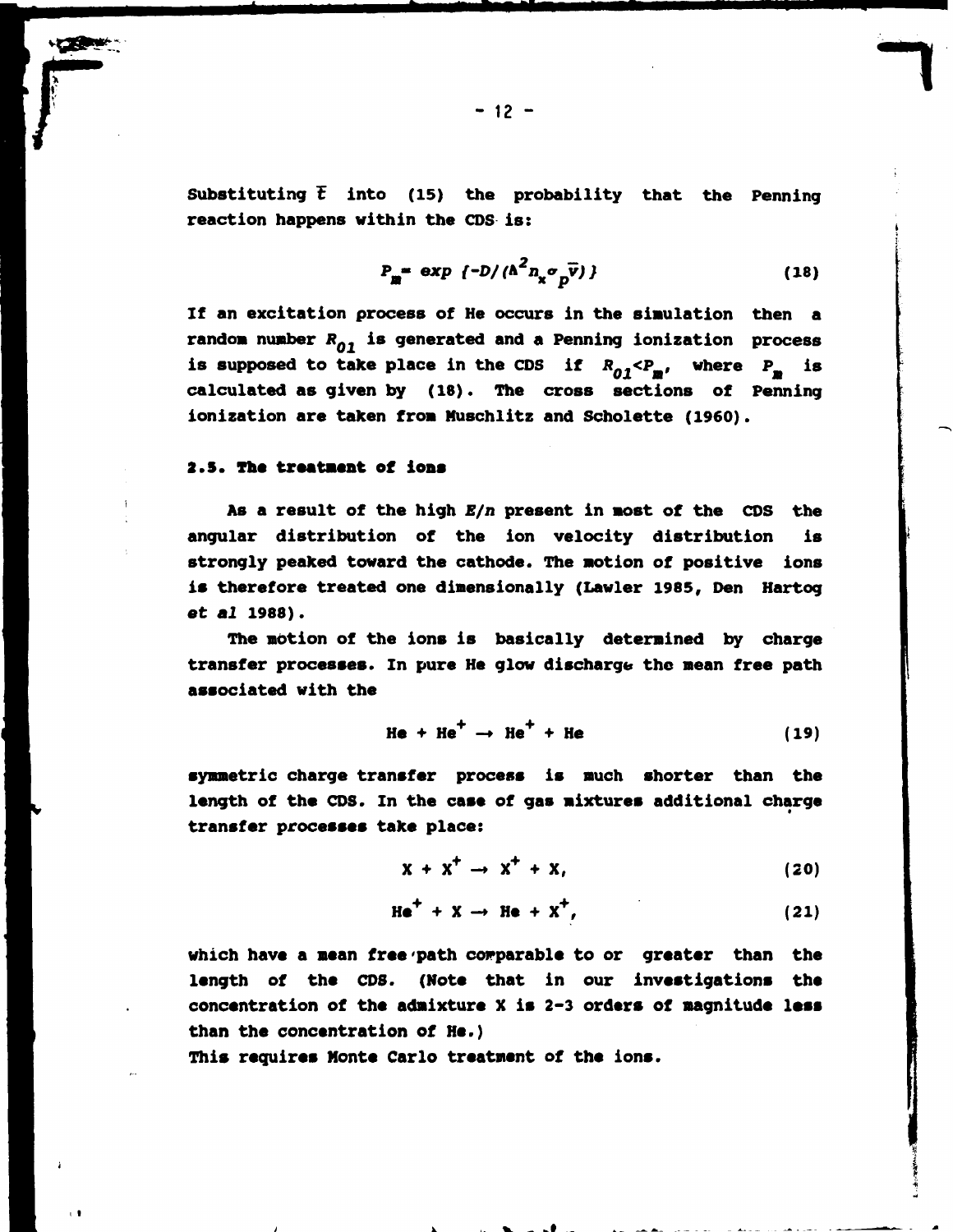Since the He<sup>+</sup> ions can exchange their charge with both He and X atoms but X<sup>+</sup> ions could participate only in the symmetric **process** (20), the values of  $Q_{\text{HF}}$  and  $Q_{\text{X}}$  to be used in the Monte **Carlo procedure (equation (6)) are:** 

$$
Q_{\text{NE}}(s) = n_{\text{NE}} \sigma_{\text{NE}-\text{NE}}(s) + n_{\text{NE}-\text{NE}} \qquad (22)
$$

$$
Q_{\mathbf{x}}(s) = n_{\mathbf{x}} \sigma_{\mathbf{x} - \mathbf{x}}(s), \qquad (23)
$$

where  $n_{\text{max}}$  and  $n_{\text{max}}$  are the concentrations of He and X atoms,  $\sigma_{_{\mathbf{M}\mathbf{E}}\sim\mathbf{H}\mathbf{E}}(s)$  and  $\sigma_{_{\mathbf{X}-\mathbf{X}}}(s)$  are the cross sections of symmetric  $\frac{1}{2}$  M  $\frac{1}{2}$   $\frac{1}{2}$  M  $\frac{1}{2}$   $\frac{1}{2}$  M  $\frac{1}{2}$ asymmetric process (21). The cross sections of the symmetric processes depend weakly on the v<sup>+</sup> ion velocity and are given by **processes depend weakly on the v ion velocity and are given by the Firsov formula (Firsov 1951, Rapp and Francis 1962, Sinha and Bardsley 1976):** 

$$
\sigma_S^{1/2} = a - b \ln(v^+).
$$
 (24)

**The coefficients a and b were determined from experimental data**  (Rapp and Francis 1962). The cross section  $\sigma_{\text{eff},\text{eff}}$  is taken to be **independent of the ion energy (Nakai et** *al* **1984).** 

**The positions and types of collisions are determined on the basis of random numbers. Null-collision technique is applied as well to increase the speed of calculation. The ions created in charge transfer processes are supposed to start toward the**  cathode having thermal energy.

**We note that in the case of pure He discharge because of the short mean free path of the symmetric charge transfer process (19) the ions may in a first approximation be treated as being in local field equilibrium (Lawler 1985, Den Hartog et** *al* **1988).** 

#### **2.#, The simulation process**

**The simulation process applied in our model consists of the following steps:**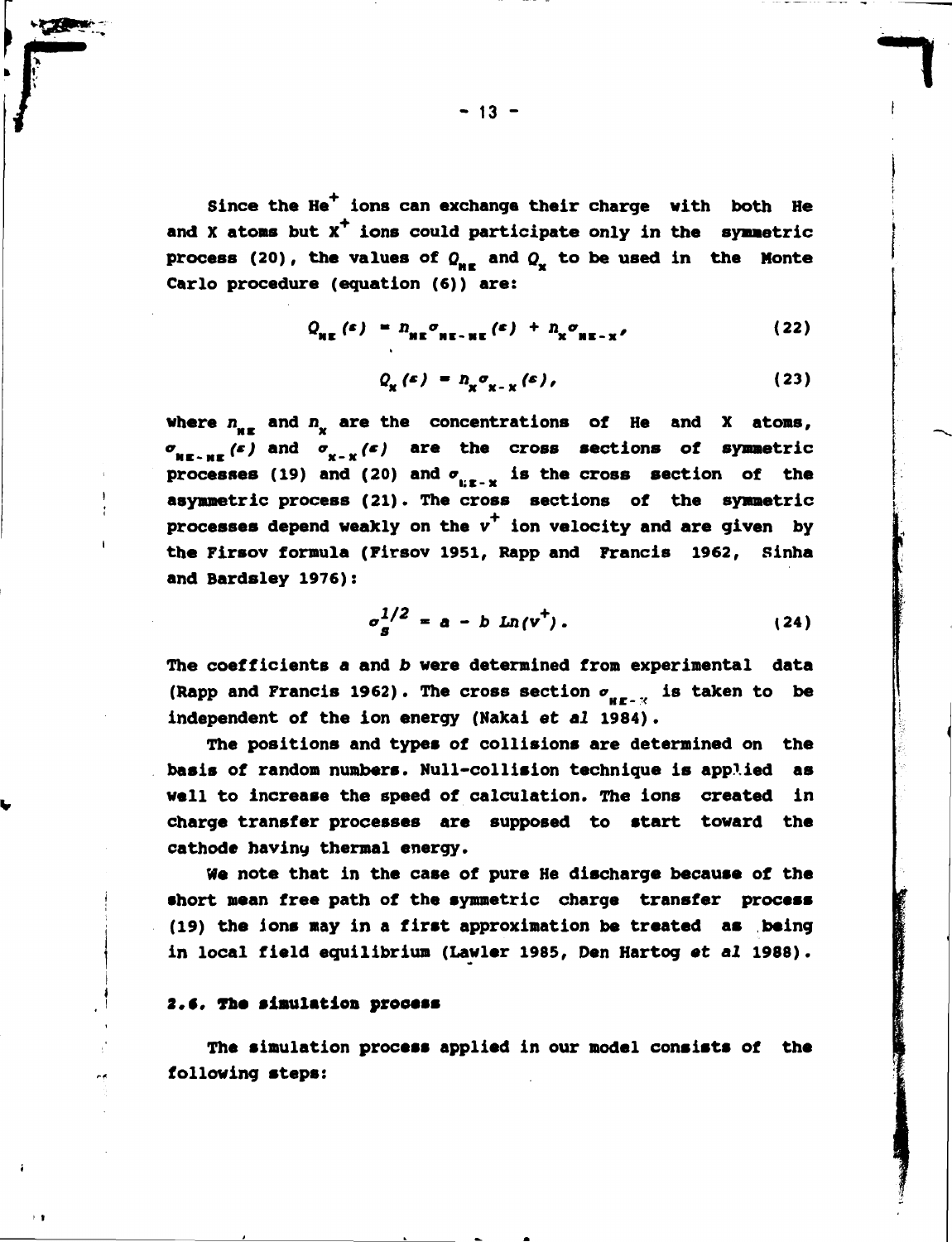- **1. Specification of the input parameters: the discharge voltage, partial pressures of admixed gases, the length of the CDS and the number of electrons to be emitted from the cathode.**
- **2. Emission of one electron from the cathode.**
- **3. Tracing the given electron until it reaches the CDS-NG boundary. The secondary electrons and positive ions created in (electron impact and Penning) ionization processes are stored in lists, with their initial parameters (position, magnitude and direction of velocity).**
- **4. If the electron list is not empty take one electron from the list and proceed with 3.**
- **5. Take the ions one-by-one from the He and X ion lists and trace them as they participate in charge transfer processes until they reach the cathode. (No ions diffuse into the CDS from the negative glow.)**
- **6. Repeat from 2 if not all the electrons are emitted yet.**

**The simulation is usually carried out for few thousand electrons emitted from the cathode. The data accumulated during the run of the simulation provide the base of the calculation of the discharge parameters as shown in the next section.** 

#### **2.7. Determination of the discbarge parameters**

**In this section first the method for the determination of the length of the CDS is presented and after this the calculation of the other discharge parameters is described. The**  CDS is divided into a number of intervals having a length of  $\Delta x$ . **The discharge parameters which show spatial variation are calculated at each** *XJ* **plane (mesh planes). The equations are written using the continuous variable x, but it is recognized that the values of the parameters are known only at the mesh planes.** 

**The length of the CDS is determined iteratively. In the first step of the iteration the simulation described in § 2.6 is**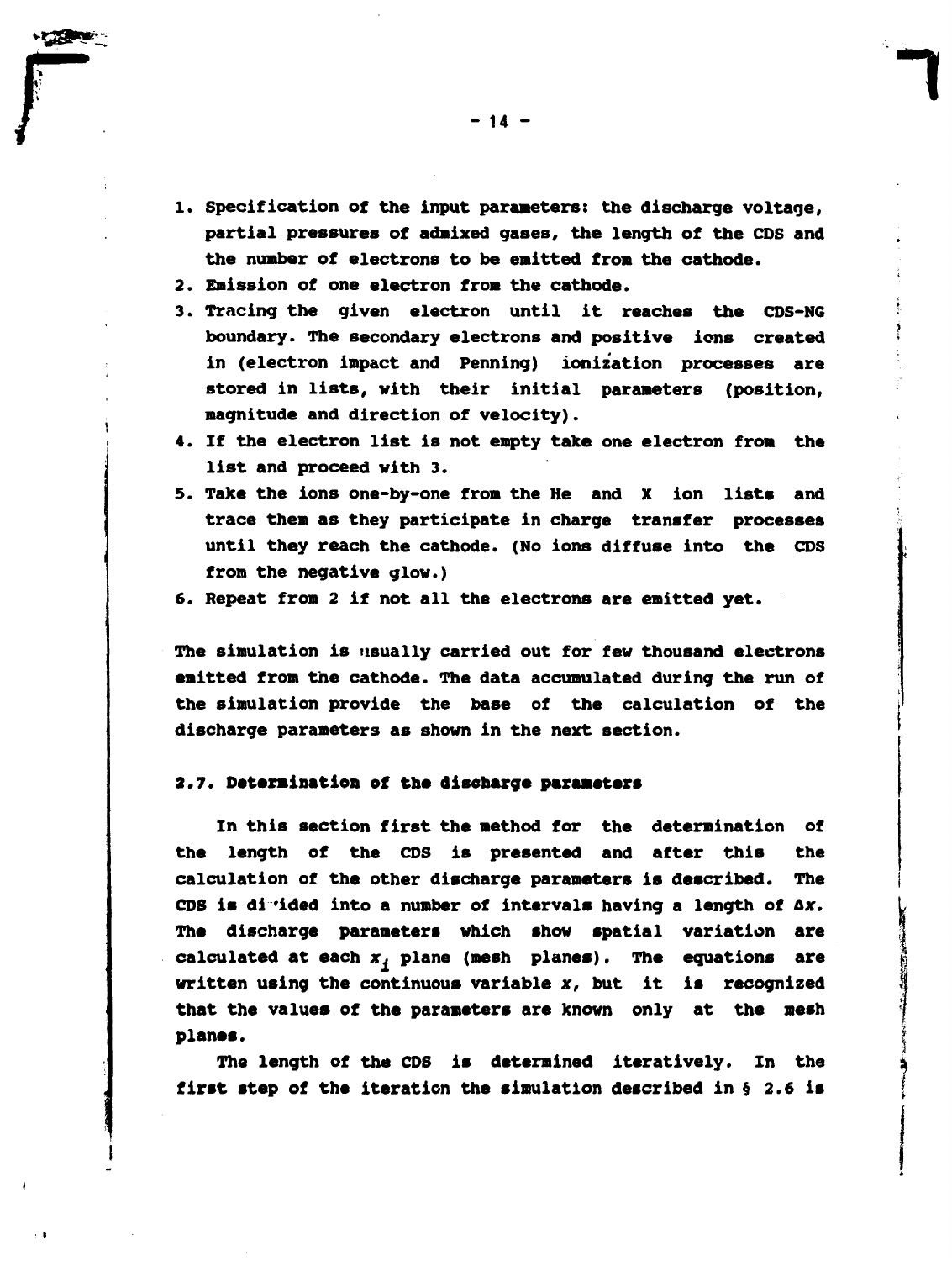**carried out using an approximate initial value of d. Considering**  the more general case of gas mixtures, as a result of the simulation we obtain the average number of He<sup>+</sup> and X<sup>+</sup> ions **arriving to the cathode per emitted electron. Let these numbers**  be denoted by  $N_{n_d}^+$  and  $N_{\mathbf{x}}^+$ . According to our approximation that **electron emission from the cathode occurs only due to positive**  ion impact, the  $N_{\text{NE}}^+$  and  $N_{\text{NE}}^+$  ions should be just enough to **liberate a nev electron from the cathode i.e. the following equation has to be satisfied:** 

$$
N_{\text{HE}}^+ \cdot \gamma_{\text{HE}} + N_{\text{X}}^+ \cdot \gamma_{\text{X}} = 1, \qquad (25)
$$

where  $V_{\text{MF}}$  and  $Y_{\text{N}}$  are the secondary electron emission  $^+$  and X<sup>+</sup> ions. Using the values of  $N_{\text{u}+}$  and  $N_{\text{u}}$ cobtained from the simulation this equation usually does not hold exactly. The values of  $N_{\text{MF}}^+$  and  $N_{\text{F}}^+$ , however, depend on the length of the CDS and in this way d may be increased or decreased if the value of  $N_{\text{H}x}^+ \cdot \gamma_{\text{H}x} + N_{\text{X}}^+ \cdot \gamma_{\text{X}}$  is less or greater that unity. Then the next step of the iteration is carried out using the modified value of d. This cycle (modification of d and run the simulation again) is repeated until we obtain a value of d which results sufficient number of ions satisfying the equation (25) with a certainty of a few percent. This deviation is allowed because of the "noise" (statistical error) of the Monte Carlo simulation. Having found the approximately correct value of d, the  $s$ imulation is carried out once again and the other parameters are calculated from the data of this last simulation run.

The secondary electron emission coefficient for positive ion impact was calculated by the following empirical expression **inum** 1979):

$$
\gamma_{\underline{i}} = 0.0255 (0.8 E_{\underline{i}} - 2 \cdot \varphi)^{1.08}, \qquad (26)
$$

where  $E_j$  and  $\varphi$  (both given in units of eV) are the ionization **potential of the gas atom and the work function of the cathode material, respectively. The calculations were carried out**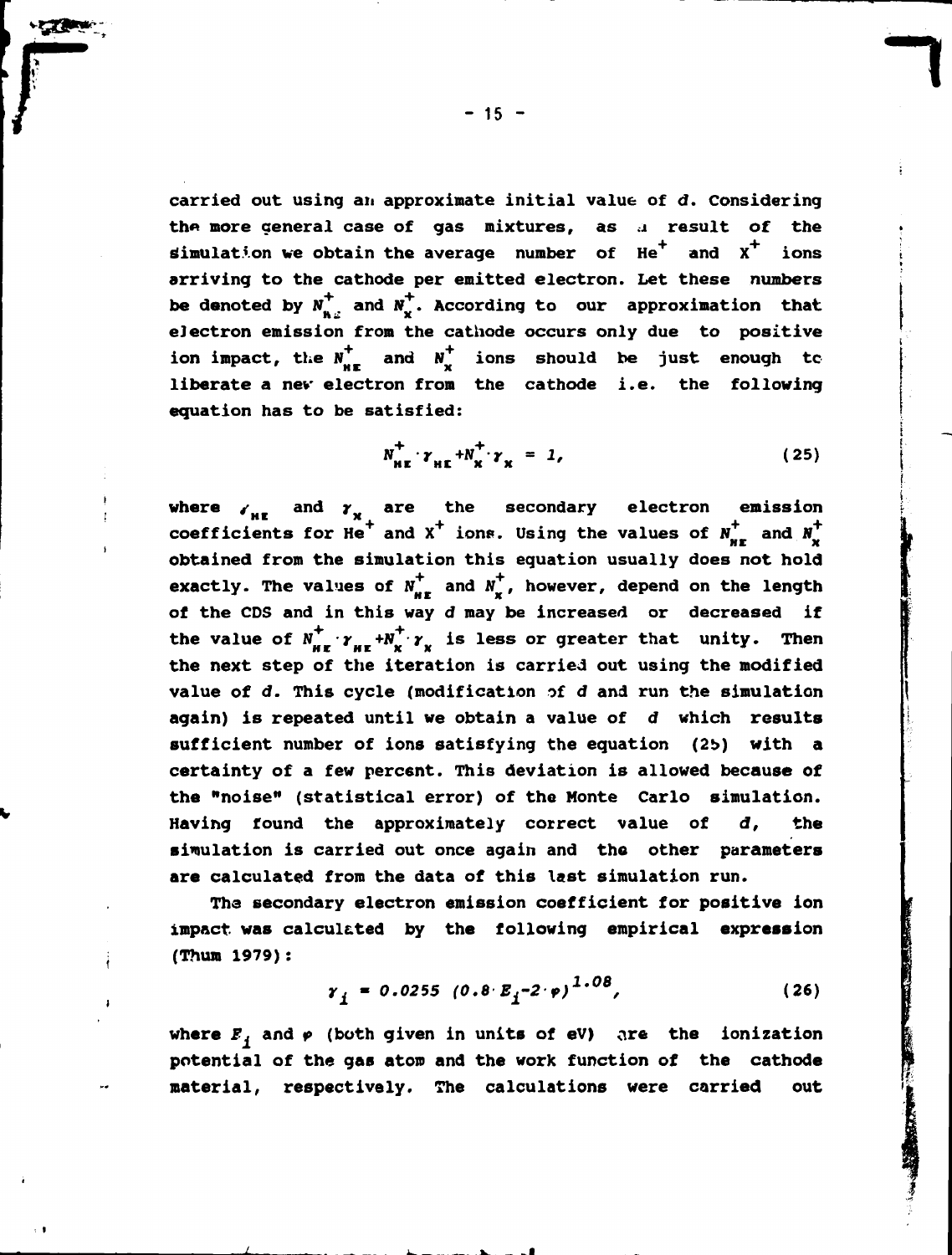supposing Al cathode ( $p=4.26$  eV (Michaelson 1977)).

**During the MC simulation, as the electrons passing through the CDS the electron energy distribution function (EEDF) builds**  up at each  $x_j$  plane. Since the ions are also traced by MC **simulation their energy distribution (IEDF) may be obtained at each** *x.* **plane, as well. The latter is, however, averaged at the mesh planes to obtain the**  $\langle v^+(x) \rangle$  **average ion velocity except at the x»0 plane (i.e. the cathode surface) where the detailed IEDF is also calculated.** 

**The MC simulation of electrons and positive ions also offers the possibility to obtain the average number flux of electrons and ions per one emitted electron at the mesh planes. These**  quantities are denoted by  $F(x)$  and  $F^{+}(x)$ . Since the electron **and ion current densities are related as:** 

$$
j^{(x)}/j^{(x)} = F^{(x)}/F^{(x)}
$$
 (27)

**and ir» « stationary discharge the** *j* **current density is constant:** 

$$
j = j^{T}(x) + j^{+}(x)
$$
 (28)

**we find the current density ratios:** 

$$
j^{(x)}/j = F^{(x)}/[F^{(x)+F^{+}(x)}],
$$
 (29a)

**and** 

$$
j^{+}(x)/j = F^{+}(x) / [F^{+}(x) + F^{+}(x)].
$$
 (29b)

In the case of gas mixtures  $F^{\top}(x)$  has the form  $F^{\top}(x) = F^{\top}(x)$ **+**  $F_a^T(x)$ , where the A and B subscripts refer to the parent and **the admixed gas. The different current density ratios are given by:** 

$$
j^{+}(x)/j = F^{+}(x) / [F^{+}(x) + F^{+}_{A}(x) + F^{+}_{B}(x) ],
$$
 (30a)

$$
j_A^+(x)/j = F_A^+(x) / [F^-(x) + F_A^+(x) + F_B^+(x) ]
$$
 (30b)

$$
j_{\mathbf{B}}^{+}(x)/j = F_{\mathbf{B}}^{+}(x) / [F^{+}(x) + F_{\mathbf{A}}^{+}(x) + F_{\mathbf{B}}^{+}(x) ]. \qquad (30c)
$$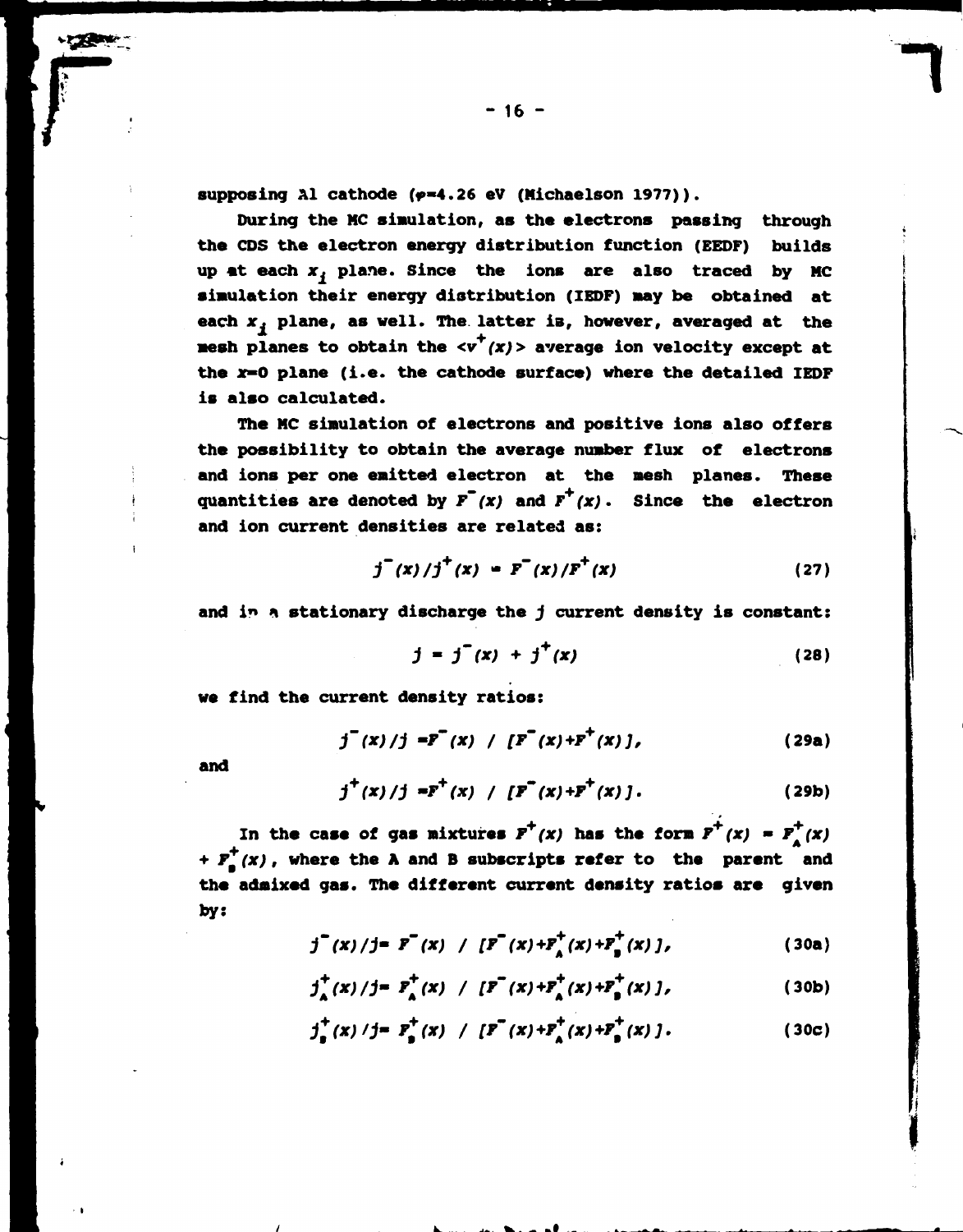The *j* total discharge current density may be found in the **following way:** since  $j^-(x) = \rho^-(x) < v^-(x) >$  and  $j^+(x) = \rho^-(x) < v^+(x) >$ , where  $\langle v^-(x)\rangle$  is the average velocity of electrons obtained from the EEDF, the Poisson equation reads:

$$
\frac{dE(x)}{dx} = (1/\epsilon_0) \int \left\{ \frac{j'(x)}{j} \frac{1}{  
=  $(1/\epsilon_0) \int A_1(x)$  (31)
$$

and similarly in the case of mixtures having a bit more complicated  $A_2(x)$  on the rhs of equation (31). Using the *B(x~d)-0* boundary condition *E(x)* can be obtained by integrating (31) and the discharge voltage is given by:

$$
V = j \cdot (1/\epsilon_0) \int_{x=0}^{x=d} \int_{\xi=d}^{\xi=x} A_{1,2}(\xi) \, dx \, dx. \qquad (32)
$$

It is emphasized, that this equation does not mean a linear relation between *V* and *j* since the results of the MC simulation at given *V* are included in  $A_{1,2}(z)$ , it rather provides a possibility to determine *j* from the results of the simulation. The integration in (32) is carried out numerically since the values of  $A_1$  or  $A_2$  are known on the  $x_i$  planes. Using this method the current density corresponding to given voltage can be found, **and** by running the simulation for differ ant values of *V* the current density-voltage characteristics of the discharge may be obtained.

#### **. RESULTS**

In this chapter the results of the model for several discharge parameters are presented emphasizing the effects caused by small amounts of admixtures.

In figures showing spatial variation of discharge parameters the position in the CDS is given in relative units. Since the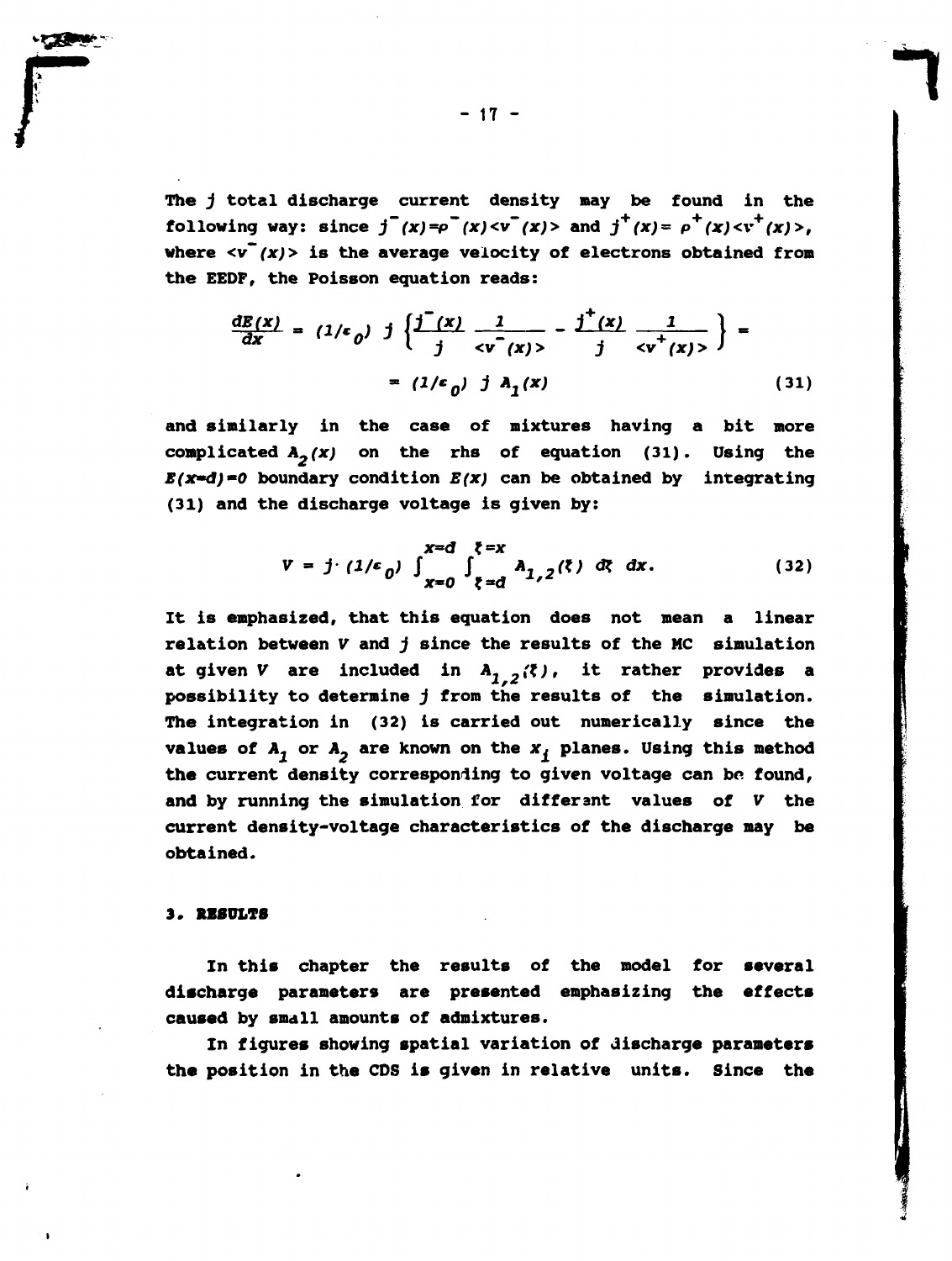**CDS-NG boundary must be excluded from the simulation because of the zero electric field at this point (see Boeuf and Marode 1982), x=0 and x=l correspond to the position of the cathode and to** *0.99- d,* **respectively. The contribution of the Penning ionization was calculated in the simulation using an electrode radius of r=4 mm, which is the same as used in our earlier experimental investigations (Donko' et** *al* **1991).** 

## 3.1. Electron and ion energy distribution functions

**The energy distribution of the electrons entering the negative glow (NG) is important from the viewpoint of the applications. Since considerable part of the ionization in the NG is believed to be caused be the high energy electrons (beam electrons) "injected" from the CDS, the high energy part of the EEDF is of particular importance. Beside ionizing the gas the high energy electrons can efficiently excite high-lying atomic energy levels, e.g. produce population inversion in hollow cathode lasers.** 

**The EEDF obtained from the model close to the CDS-NG boundary is shown in figure 2 for a discharge in pure He, at**   $V=300$  V,  $p=5$  mbar,  $d=0.33$  cm. As it can be seen the EEDF **function has a "tail" representing the high energy electrons. The peak around the electron energy corresponding to the cathode fall voltage (300 V) shows the electrons which did not suffer energy loss in the CDS. Ihe shape of the peak is identical to the initial energy distribution of the electrons emitted from the cathode.** 

**Keeping the discharge voltage (V-300 V) and the total pressure (p-5robar) constant and mixing as little, as 0.4% of Ar to the parent gas we obtain the EEDF shown in figure 3. As it can be seen the tail of the EEDF is significantly reduced compared to the case of pure He discharge. This means that the number of the high energy electrons is much less even at this very small Ar partial pressure. Slightly stronger reduction of**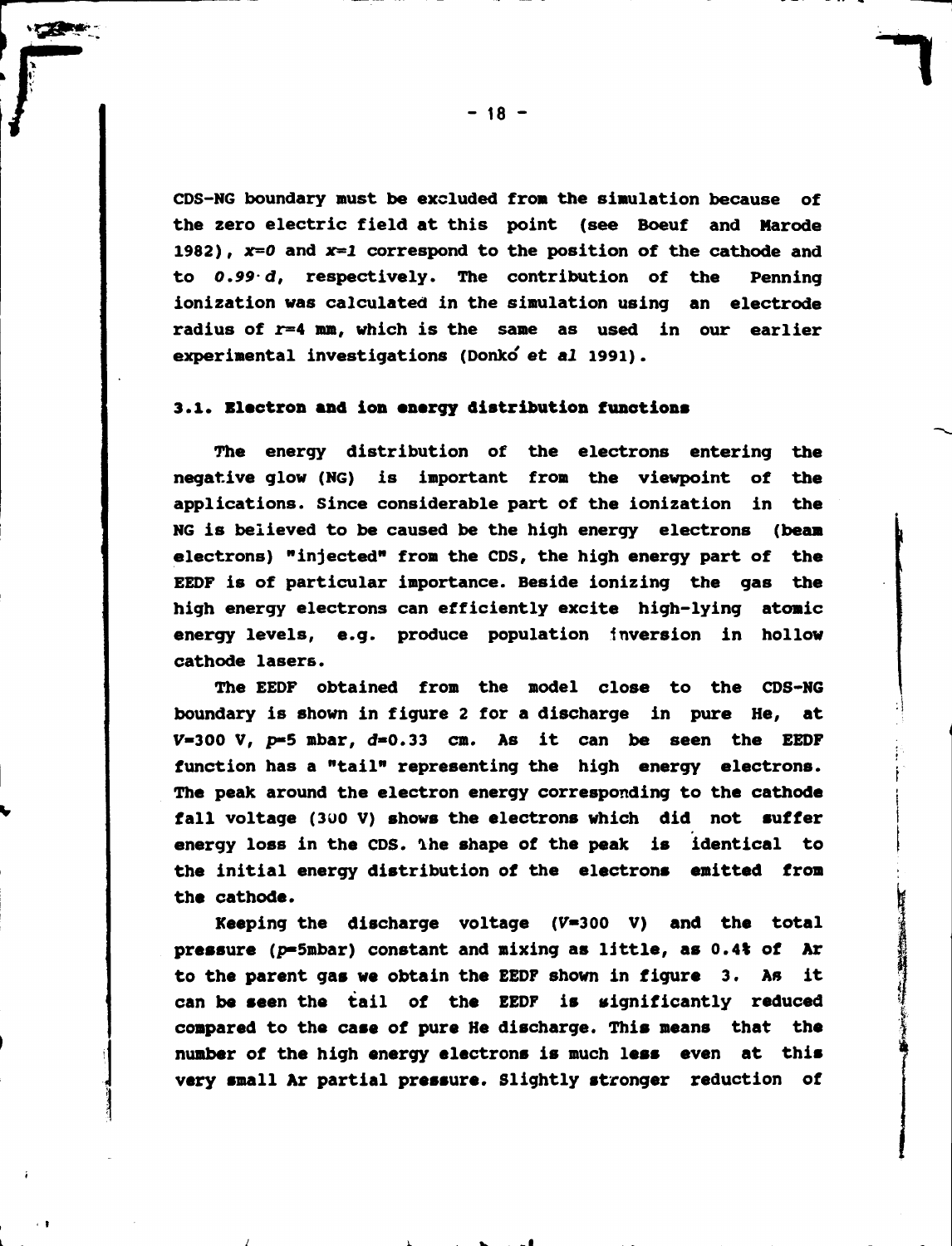**the number of high energy electrons vas obtained in the case of He+Kr and He+Xe mixtures. Ne was found to cause no significant reduction of the high energy tail of the EEDF.** 



#### **figure 2.**

 $\cdot$  1

**Figure 3.** 

**The** *EEDF close to the CDS-NG boundary in* discharge at V=300 V.

*The EEDF close to the CDS-NG boundary in He* **+** *0.4* **% Ar**  *discharge at V-300V.* 

●「性のことをいく、そのように、そのようにもののです。」

The  $f(e^{+})$  ion energy distribution (IEDF) on the surface of **the cathode is of practical interest, because this determines the sputtering of the cathode material. Figure 4 shows the IEDF at the cathode surface in the case of He+2tKr mixture. The parameters of the simulation were: V-300 V, p-5 mbar. The energy**  of He<sup>+</sup> ions has an average value of  $\approx$ 7 eV and is mostly less **than 30 eV. However, the energy distribution of Kr+ ions (thanks to the "long" mean free path of Kr\* ions) extends up to the energy corresponding to the maximal available accelerating voltage. The functions shown in figure 4 do not express the**  ratio of the average number of He<sup>+</sup> and X<sup>+</sup> ions arriving at the cathode, they are normalized as  $\int f(e^{T}) de^{T} = 1$ .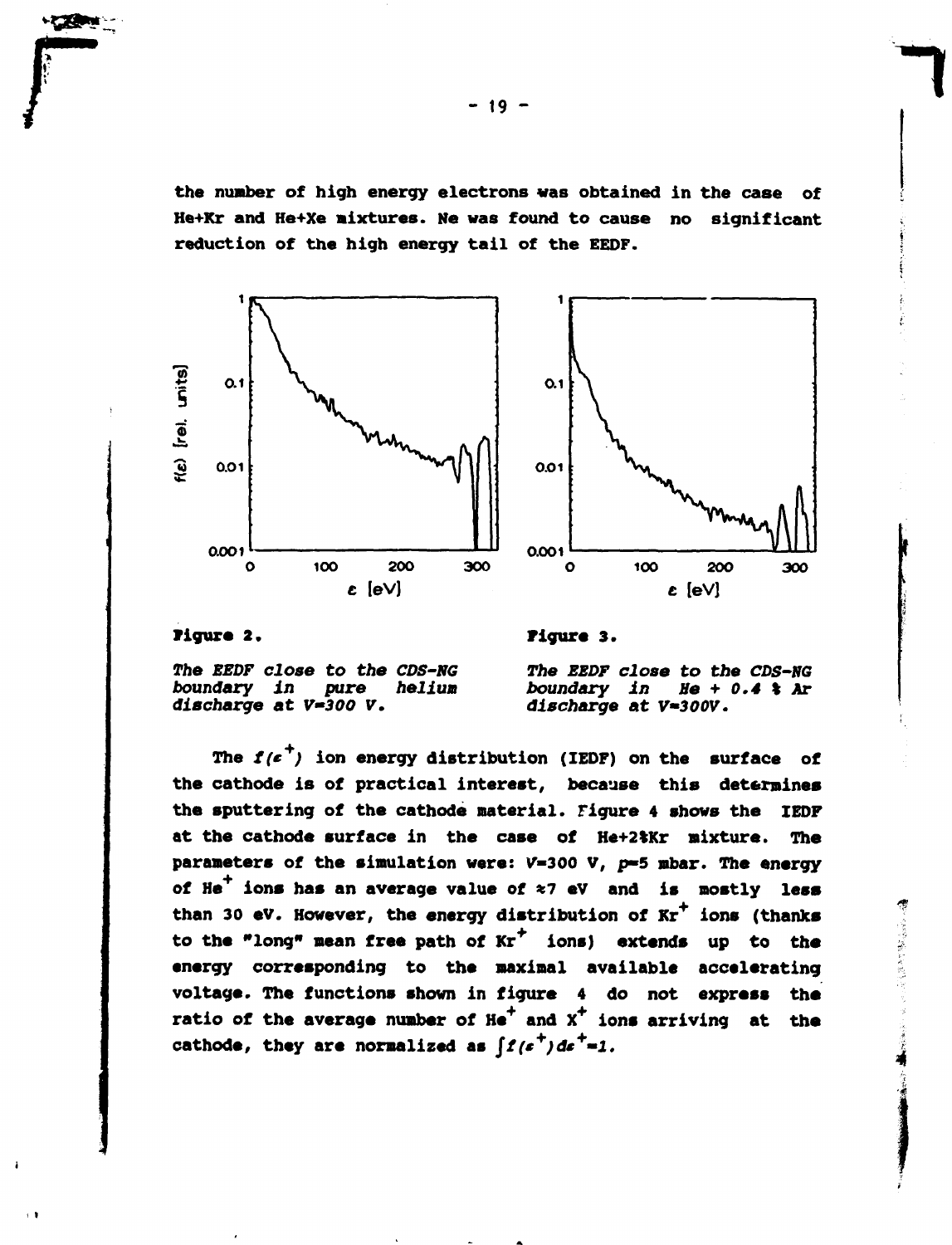

## **Figure 4.**

*The energy distribution of He and Kr ions at the cathode surface in He+2\Kr gas mixture (V=3O0 V).* 

**It can be deduced fron figure 4 that in pure He discharge practically no cathode sputtering occurs. Little anounts of adnixtures, however, in accordance with experinental observations, nay cause significant cathode sputtering (Csillag**  *et al* **1974). Sane anounts of the other adnixtures (Ne, Ar and Xe) resulted sinilar ion energy distribution at the cathode.** 

### **3.2. The distribution of the current density**

**In this section sone exanples of the current density ratios**  are given. Figure 5 shows the  $j^+/j$  and  $j^+/j$  quantities in the CDS in pure He discharge at  $V=300V$  and  $p=5$  mbar. The  $He<sup>7</sup>$  ions carry about  $\sim$ 3/4 part of the current at the cathode (x=0). This **is the consequence of the secondary electron enission coefficient being 0.35 as calculated from (26). The share of the electron current increases with x because of the nultiplication of the electrons due to ionization processes.** 

**In gas mixtures the ion current is shared between He+ ions and X+ ions. As it is illustrated in figure 6 the ions of the low concentration adnixed gas (X) carry considerable part of the** 

**- 20 -**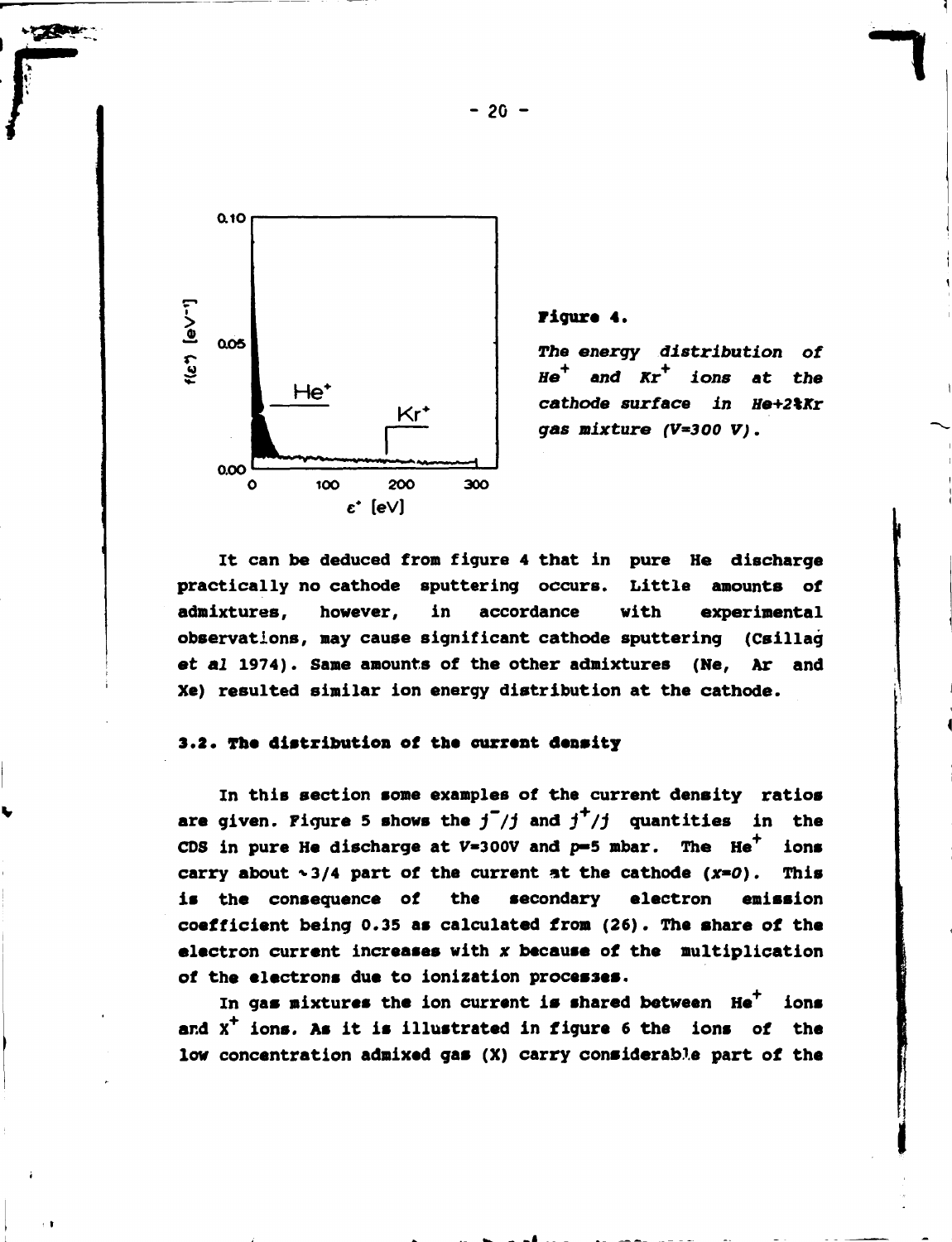low concentration admixed gas (X) carry considerable part of the ion current density. The results are shown for He+0.4%Ar mixture at  $V=300$  V discharge voltage. In this case the  $Ar^+$  ions carry about one third of the ion current density although the Ar concentration is only 1/250 part of the total concentration. Since both  $He^+$  and  $Ar^+$  ions liberate electrons from the cathode and the secondary electron emission of Ar is less than that of He, the ratio of the electron to ion current density slightly decreased at the cathode compared to the case of pure He.



# **Figure 5.**

*The distribution of the current density ratios in the CDS in He+0.4%Ar discharge:* **о** *electrons,*  **•** *He<sup>+</sup> ions.* 



# **Figure 6.**

*The distribution of the current density ratios in the CDS in He+0.4%Ar discharge: о electrons,*  **•** *He<sup>+</sup> ions,* **A Ar<sup>+</sup>**  *ions.* 

We found that in the case of Kr and Xe admixtures similarly a significant part of the ion current is taken by the ions of the admixed gas but in He+Ne mixture Ne<sup>+</sup> ions carry negligible part of the ion current. This can be explained by the relatively small ionization cross section of Ne compared to Ar, Kr or Xe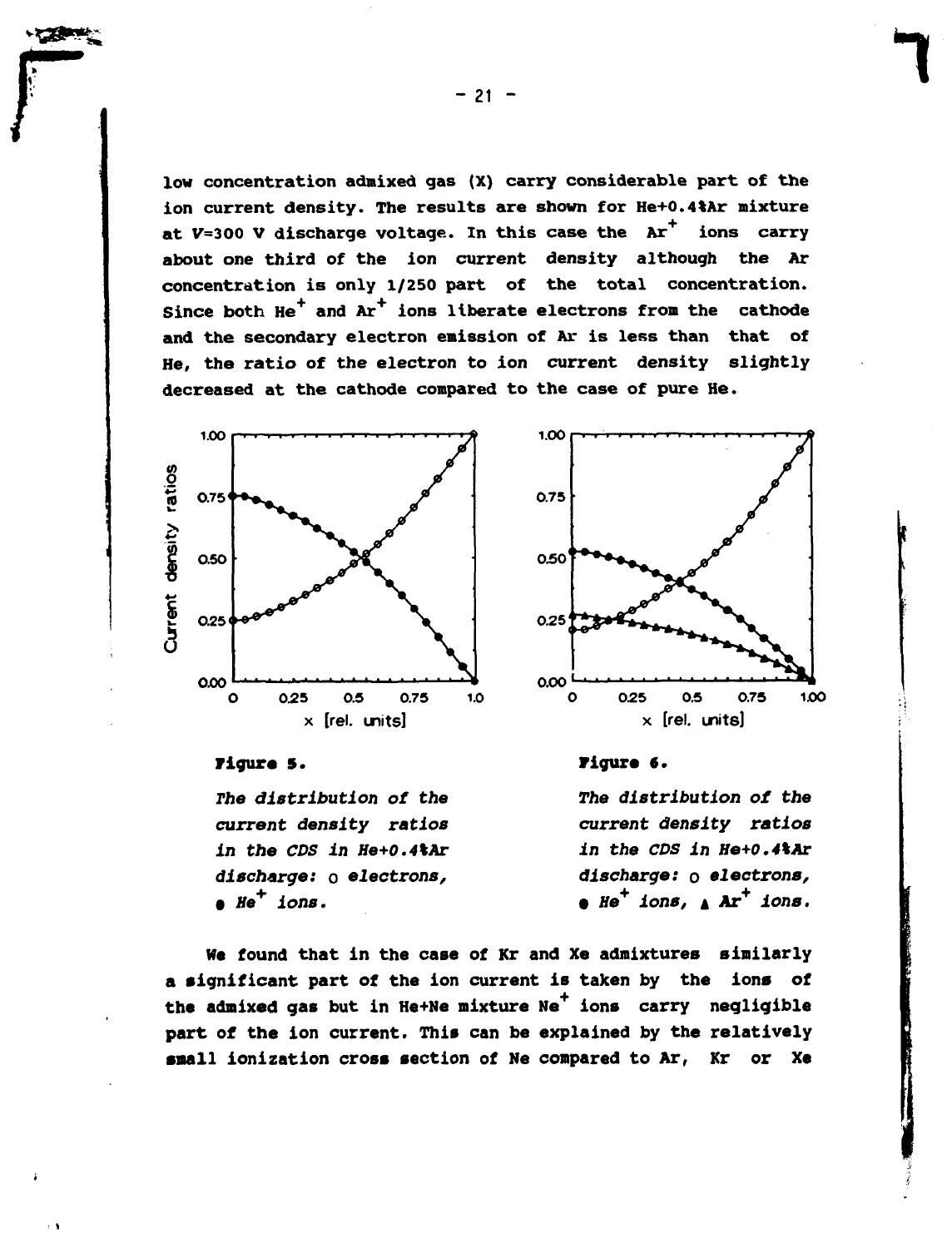**and the absence of the Penning ionization as an ionization source.** 

# **3.3. Ionisation in the CDS**

**The a/p reduced ionization coefficient expresses the nunber of ion pairs created per emitted electron on unit length and at unity pressure.** 

**The spatial dependence of the** *a/p* **reduced ionization coefficient in the CDS obtained fron the model is plotted in figure 7 for pure He and for He+0.4%Ar nixture. The total gas pressure in both cases was 5 mbar and the voltage was 300 V. It can be seen in figure 7 that 0.4% Ar results an increase of** *a/p*  **by «30% depending on the position** *x.* **This enhancenent of the ionization is caused by the much higher ionization cross section and the lower ionization potential of Ar compared to He.** 



#### **Figure 7.**

*The a/p reduced Ionization coefficient in the CDS in the case of pure Ие (о) end He+0.4\Ar* **Ы** *discharges.* 

**It is to be noted that** *a/p* **does not vary very much with the position in the CDS except in the vicinity of the cathode (x%0). This is the reason why calculations based on average values of**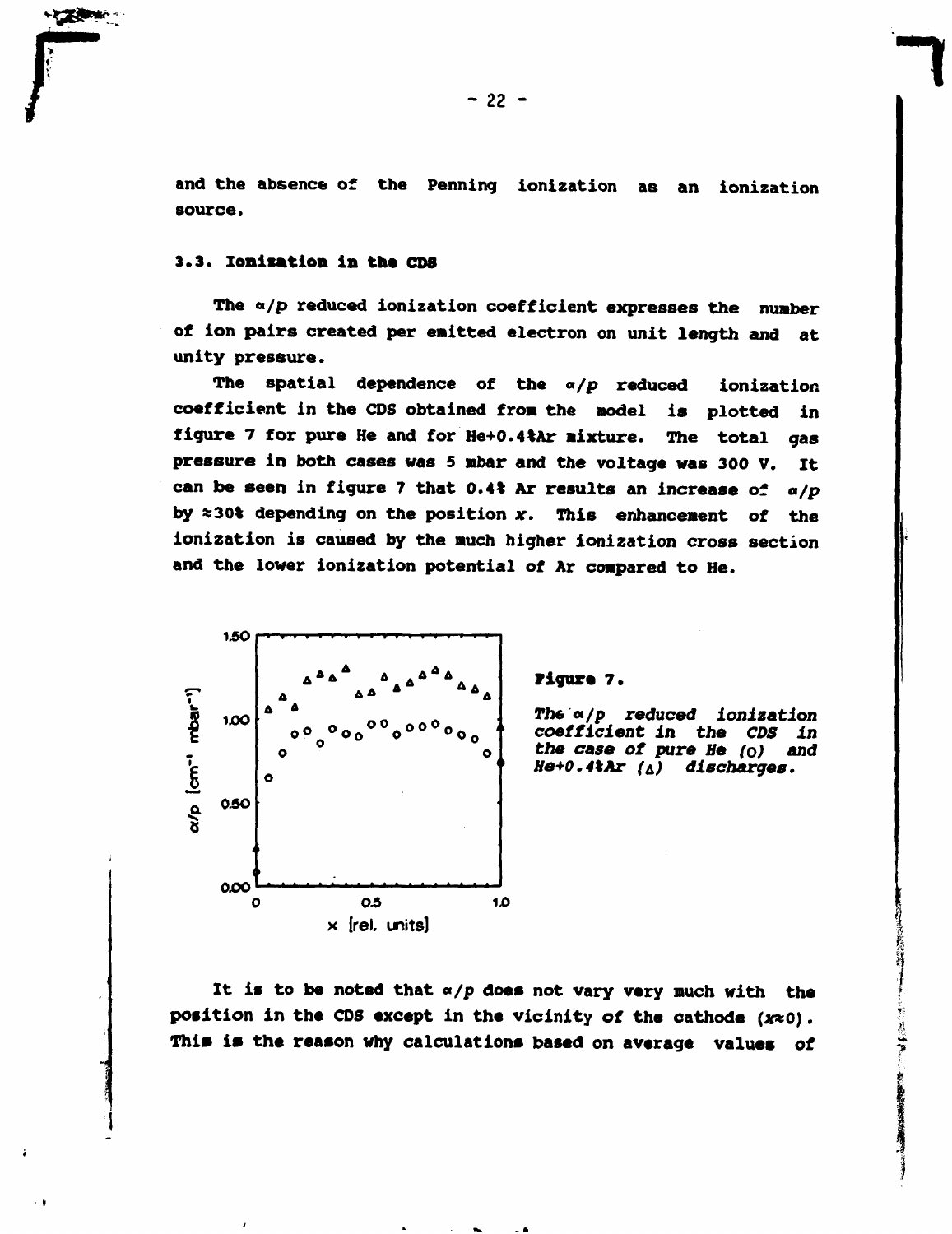**a/p used in the early models of the CDS gave more or less reasonable results.** 

**Similar and a little greater enhancement was obtained in the case of He+Kr and He+Xe mixtures. Admixtures of Ne were found to have no remarkable effect on the** *a/p* **ionization coefficient.** 

# **3.4. Current density-voltage characteristics**

**In this section the current density-voltage** *[j(V)***] and**  current density-admixed gas pressure  $[j(p_x)]$  characteristics **obtained from the model are presented and compared to our experimental results (Donko' et** *al* **1991).** 

**The calculated and measured** *j(V)* **characteristics for pure He discharge in the voltage range of 200-400 V are shown in figure 8. A good agreement between the calculated and measured characteristics can be seen in the whole voltage range.** 



t.

#### **Figure 8.**

**Measured** *(+) and calculated (0) current density-voltage*  **/J** *(V) ] characteristics of the pure helium discharge (p-5 mbar)***.** 

The measured  $j(V)$  characteristics of He+0.8%X discharges are **shown in figure 9. As it can be seen, 0.8% of Ar admixed to He increases the current density of the discharge by about 20-30% depending on the voltage. The same amount of Xe, however.**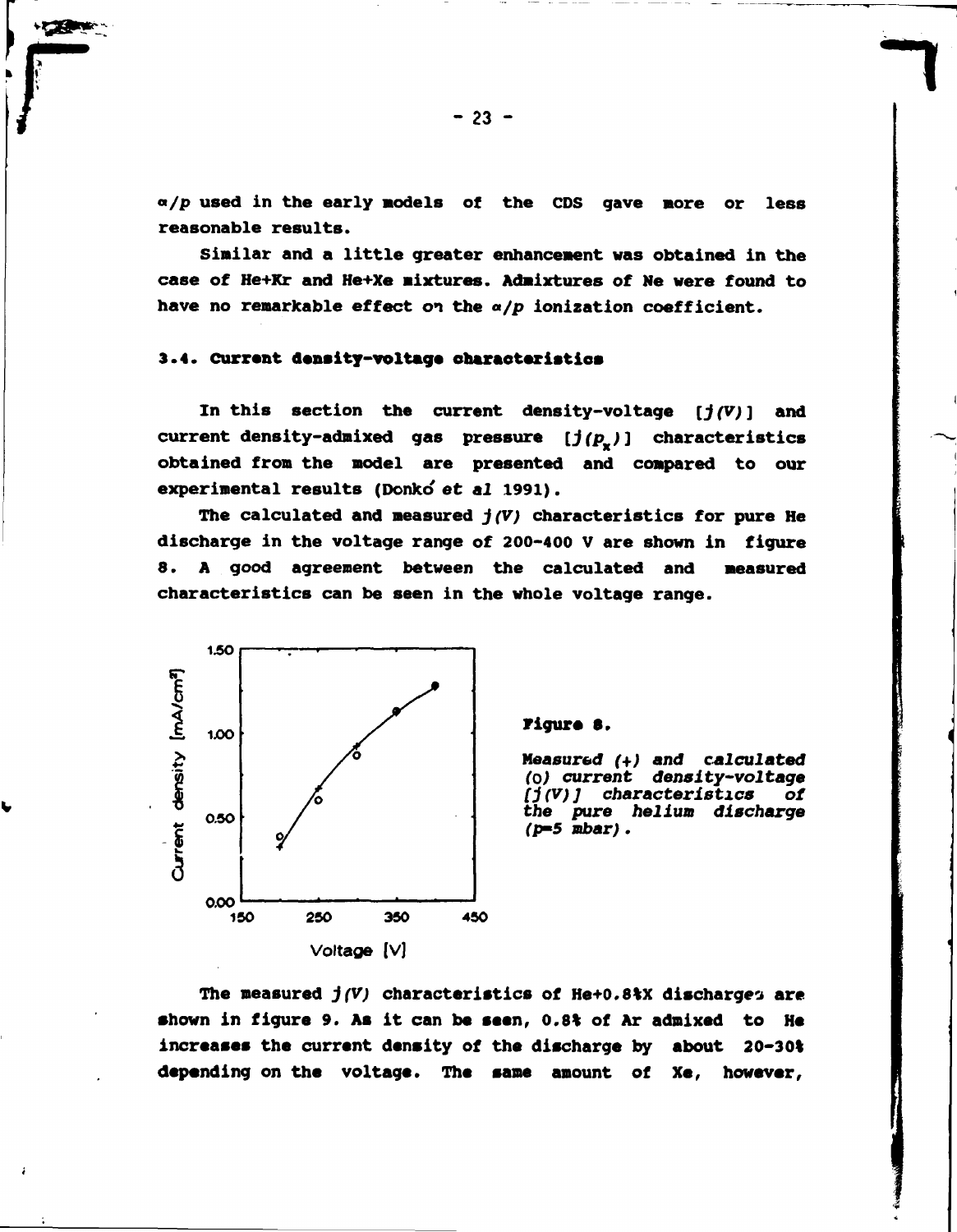**decreases** *j* **by about 60% in the whole voltage range. In the case of Ne and Kr admixtures a smaller, but definite decrease of the current density was found.** 

**Using the nodel of the CDS the** *j (V)* **characteristics were calculated for the sane gas nixture discharges and are presented in figure 10. The results of the nodel correctly reflect the effect of the admixtures on the current density in the nost significant cases, i.e. when Ar or Xe was admixed to He. They do net clearly show the small decrease of** *j* **in He+Ne and He+Kr mixtures but they indicate that the current density is not changed very much.** 





**~7** 

**I** 

#### **Figure 9.**

**Measured current densityvoltage characteristics of**  pure He and **discharges: + He, о He+Ne, He+Ar, v He+Kr, D He+Xe.** 

**Figure 10.** 

**Calculated current densityvoltage characteristics of**  pure **He** and **discharges: + He, о He+Ne, He+Ar,** *v* **He+Kr, о He+Xe.** 

**The correspondence of the measured and calculated data shows that the changes of the** *j(V)* **characteristics can be explained at least qualitatively based on the selected elementary processes.**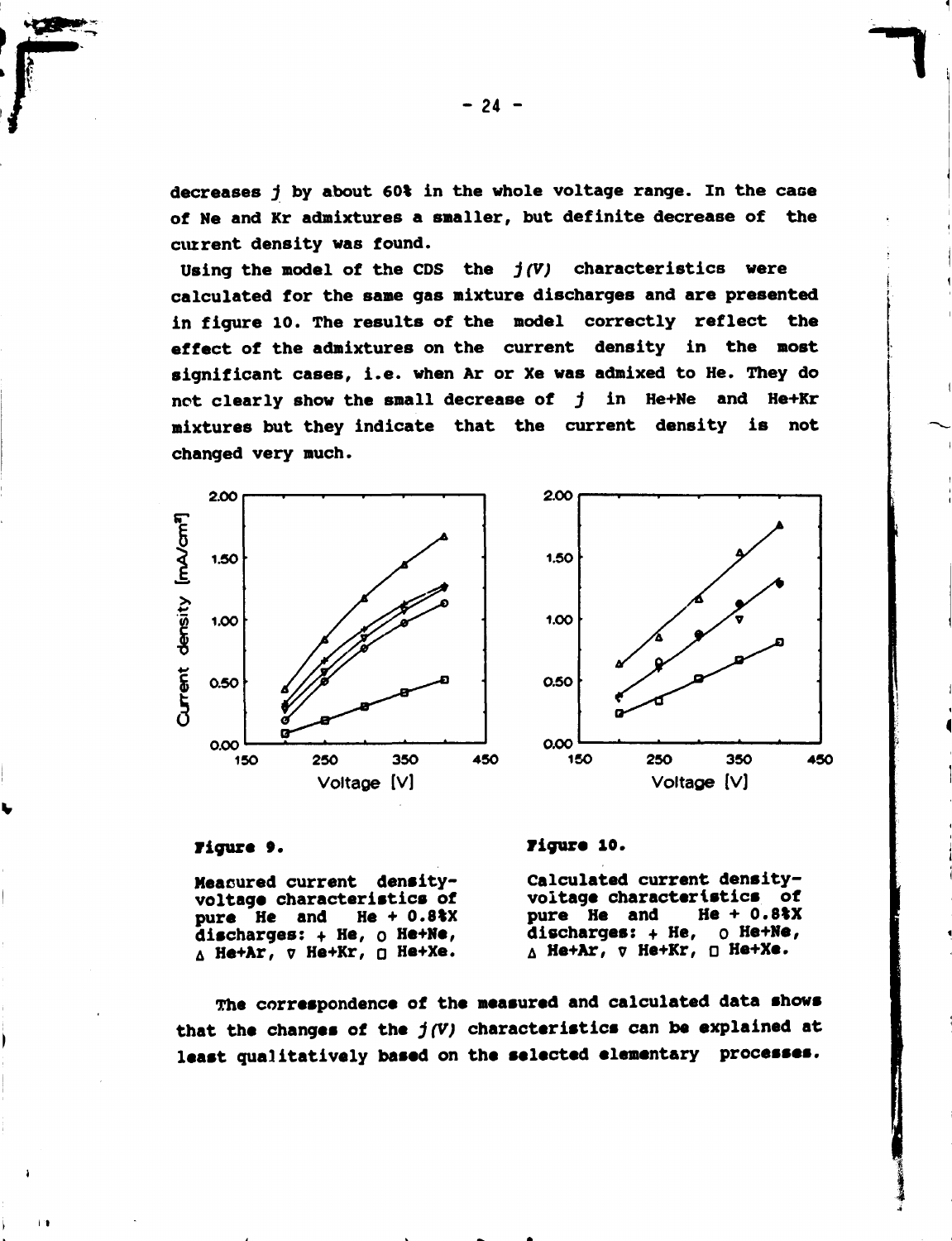**Let us consider now the most significant cases of Ar and Xe** 

**admixtures.** 

 $\mathbf{C}$ 

**The results of the model indicate that in the case of Xe admixture due to the high cross section of the asymmetric charge**  transfer process  $(\sigma_{_{\text{HE-XF}}} \approx 1.5 \times 10^{-15} \text{cm}^2)$  many of the He<sup>+</sup> ions are transfer processes.<br>That hefore they could reach the cathode (more than 50\$ at 2\$ Kr. HC~ XE concentration) and could induce electron emission. Although there is a considerable additional electron impact and Penning ionization of Xe atoms, but due to the low value of the **secondary electron emission coefficient for**  $Xe^+$  **ions**  $(Y_{xx}=0.03)$ the losses of He<sup>+</sup> ions dominate over this additional ionization and this results in a decrease of the current density at constant voltage. According to the results of the model the length of the CDS decreases by about 10% at 0.4% X<sub>2</sub> admixture compared to  $d=0.33$  cm in pure He, and it reaches  $0.33$  cm again as the Xe concentration increases to 2% at V=300 V. We note that while in a pure He discharge the ratio of the electron to the ion current density (i.e. the current balance at the cathode)  $\overline{1}^*/\overline{1}^+$  is about 0.35, in the He+2%X<sup>3</sup> mixture we obtained *j*<sup> $\uparrow$ </sup>/ $\uparrow$ <sup>*\**</sup>  $\approx$  0.1 (i.e. there are 10 ions needed in average to liberate one electron instead of about 3, as in the case of pure He).

On the other hand, in He+Ar mixtures, the asymmetric charge transfer process (21) has a cross section only 2.7x10<sup>-16</sup>cm<sup>2</sup> (less than 1/5 of those of Xe) and the secondary electron **emission** coefficient for  $Ar^+$  ions is  $\gamma_{AR} \approx 0.12$ . This means that the He<sup>+</sup> ions are lost with a little probability (less than 10% at 2% Ar concentration) and the Ar<sup>+</sup> ions created by electron impact and Penning ionization processes or in the asymmetric charge transfer process are more likely to induce secondary emission from the cathode (4 times likely compared to Xe<sup>+</sup> ions). These processes lead to the increase of the current density at constant voltage. In He+Ar mixtures the length of the CDS (d) was found to decrease continuously with increasing Ar partial pressure reaching a value of d<sub>\*0.25</sub> cm at 2% Ar concentration (d)

「そのこの「大学の大学をしたい」、「この人の学」(2) 社会の実施の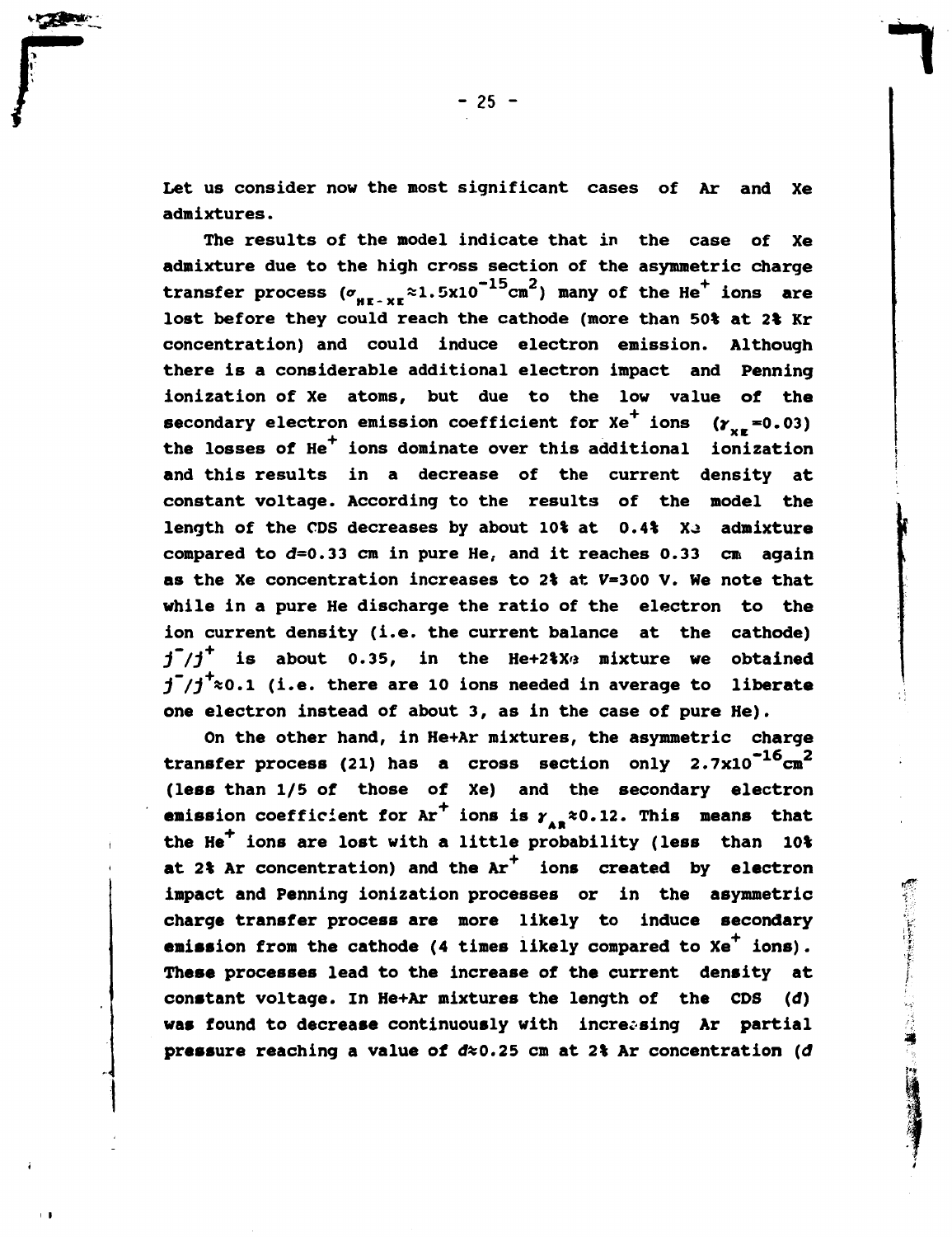was  $0.33$  cm in pure He discharge at  $V=300$  V). The current balance at the cathode was found to decrease to  $j^7/j^2 \approx 0.23$  at 2% Ar admixture.

The Ne and Kr admixtures represent intermediate cases between the two above cases (Xe and Ar) and the current density was found to change in both directions as the  $p_{\mathbf{v}}$  partial pressure of the admixtures was changed.

The measured discharge current density as a function of  $p_{n}$ is shown in figure 11. The characteristics are plotted for the different admixtures in the  $p_x = 0-0.1$  mbar interval at  $V=300$  V discharge voltage. In the case of Ar admixture *j* increases monotonly in the whole  $p_x$  interval. A continuously decreasing j was observed in He+Xe mixture as the partial pressure of Xe was increased. Ne and Kr admixtures resulted in a little drop of the current density at very low values of  $p_{u}$  (0.01-0.02 mbar) and then *j* increased slightly with increasing  $p_x$ .



*Measured current density*  characteristics of He+X discharges: *<i>d* He+Ne, ∆ He+Ar, 0 *He+Ne,* д *He+Ar,*  v *He+Kr,* о *He+Xe. (p-5 mbar, V~300 V)* 

**Figure** 12.

*Calculated current densityadmixed gas pressure characteristics ot He+X discharges: He+Ne,* д *He+Ar,*  v *He+Kr,* a *He+Xe. (p-5 mbar, V~300 V)* 

 $-26 -$ 

*1*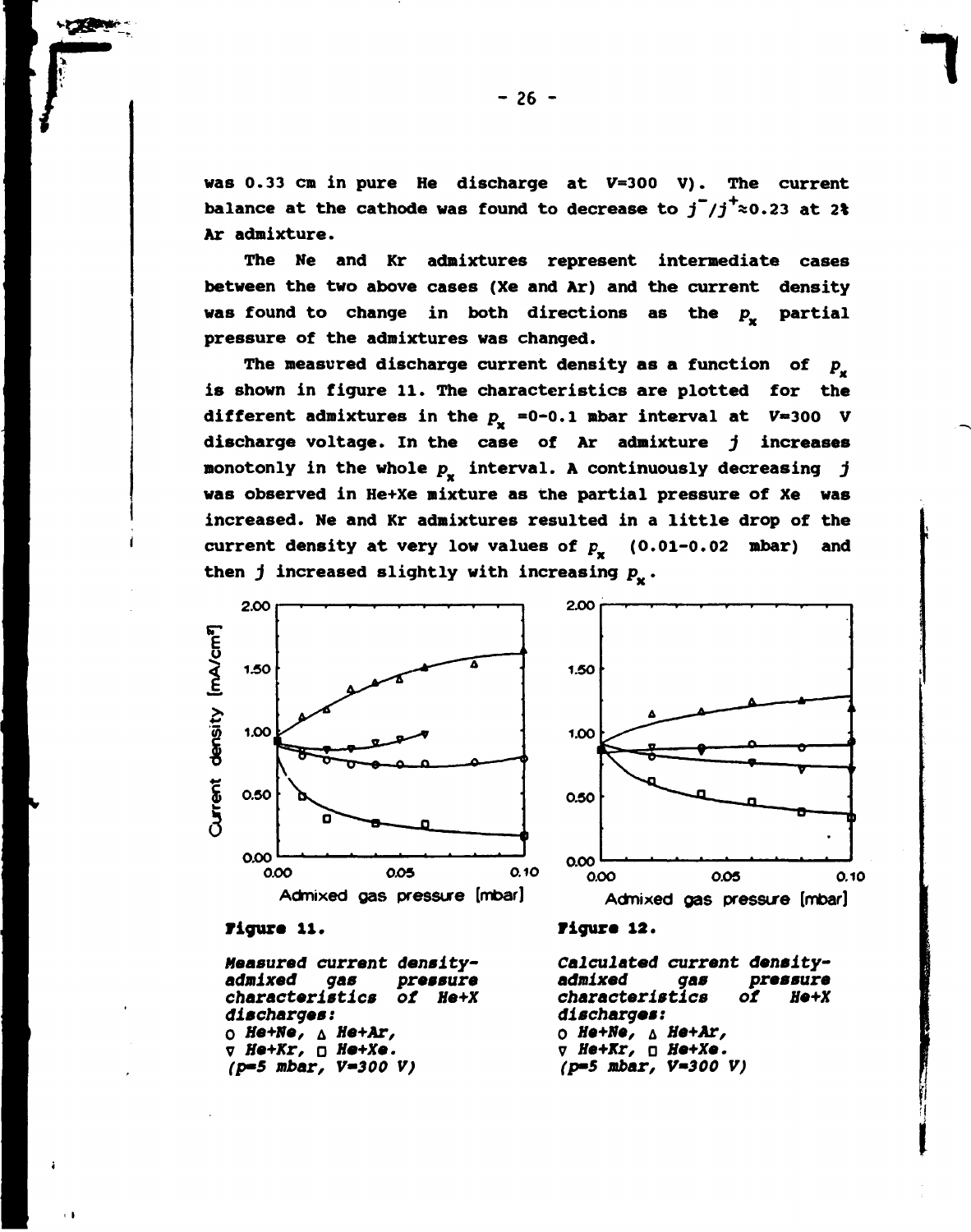The results of our model calculations are plotted in figure 12. There is a reasonable qualitative agreement between the measured and calculated  $j(p_a)$  characteristics in the case of He+Ar, He+Ne and He+Xe mixtures The increase of  $j$  in He+Ar mixture, as well, as the decrease of *j* in He+Xe mixture can be clearly seen and the results of the model also reproduce the experimentally observed fact that Ne does not modify remarkably the current density of the discharge. There is a deviation between the measured and calculated figures in He+Kr mixture, where the model fails to predict the experimentally observed small increase of *j* at Kr partial pressures higher than \*0.03 mbar. The reason of this discrepancy is not yet understood.

### 3.5. **The effect of the** admixture **on** the **maintenance of the discbarge**

 $\blacksquare$ 

One of the simplifying assumptions of the model was that electron emission from the cathode occurs only due to positive ion impact. This condition was formulated in eq. (25). In gas mixtures both  $He^{\dagger}$  and  $X^{\dagger}$  ion arrive at the cathode and participate in the maintenance of the discharge. Figure 13 shows the  $R = N_v^+ \cdot \gamma_v \cdot 100$  quantity as a function of the admixed gas pressure. This quantity expresses the percentage of electrons which are emitted due to the impact of  $x^+$  ions.

It can be seen in figure 13 that the admixtures play an important role in the maintenance of the discharge. In the case of 2% Ar, Kr and Xe admixtures ^25% and in the case of He+2% Ne mixture tl0% of the electrons is emitted from the cathode **due** to the impact of admixture ions.

- 27 -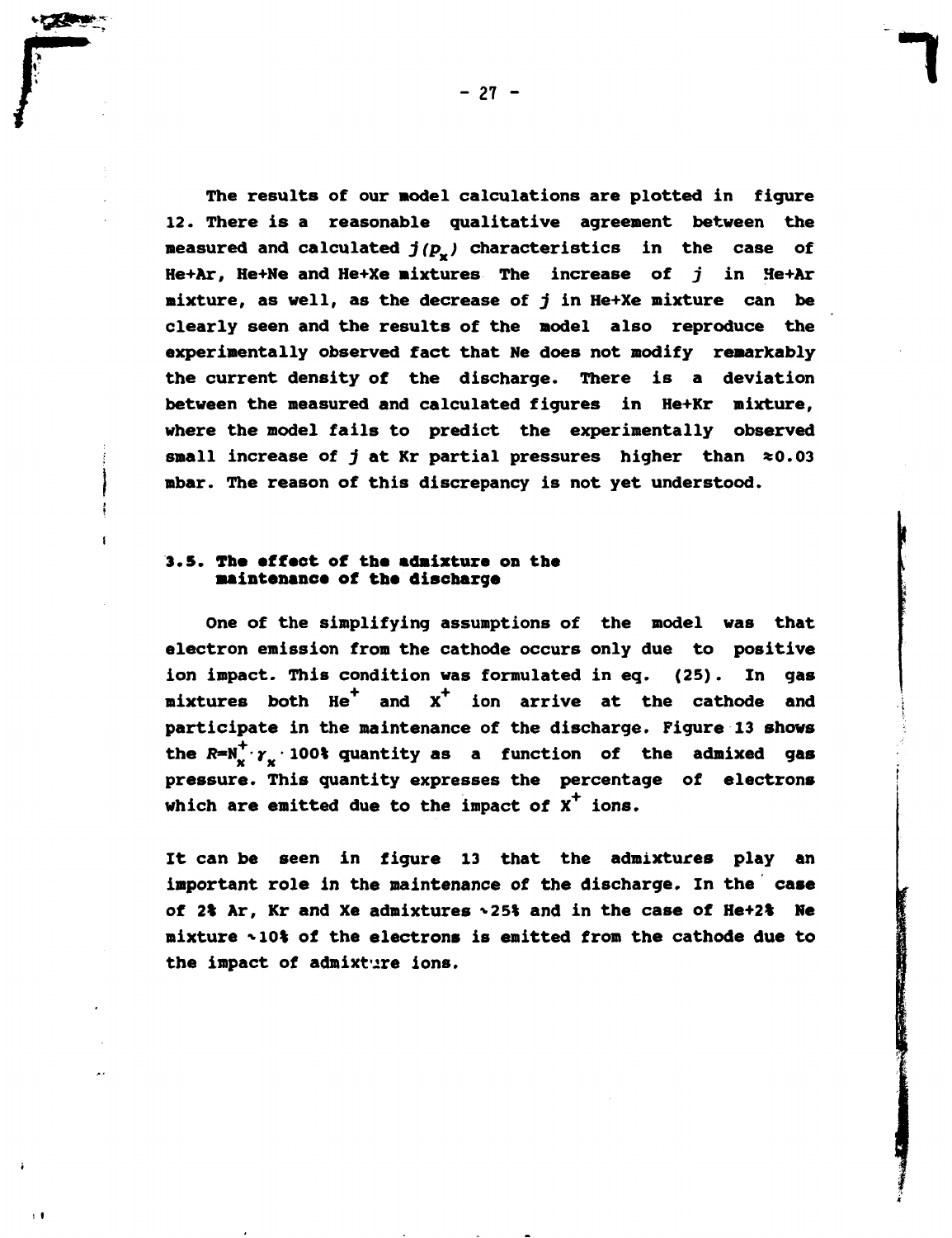

**ALLES CONTROLLS** 

 $\pm$  1

**Figure 13.** 

*The percentage* **of** *electrons emitted from the cathode due to the impact of admixture ions as functions of the admixed gas pressure.* 

# **Э.С.** Electric **field distribution**

Finally we present the electric field distribution obtained from the model to justify our assumption of the linearly decreasing field in the CDS. Figure 14 shows *E(x)* as it was calculated by the integration of the Poisson equation (31) after calculating the total current density as described in § 2.7. As it can be **seen** in figure 14, the agreement between the imposed and the calculated field is very good.



#### **Figure 14.**

*Specified calculated (- -) and (9) electric field distribution in the CDS in pure He discharge (p\*5 mbar,* **V-** *300V)* **.** 

**- 28 -**

*<sup>0</sup>* **We** *ions,* **д Ar<sup>+</sup>**  *ions,*  **7** *Kr ions, 2 Xe<sup>+</sup> ions.*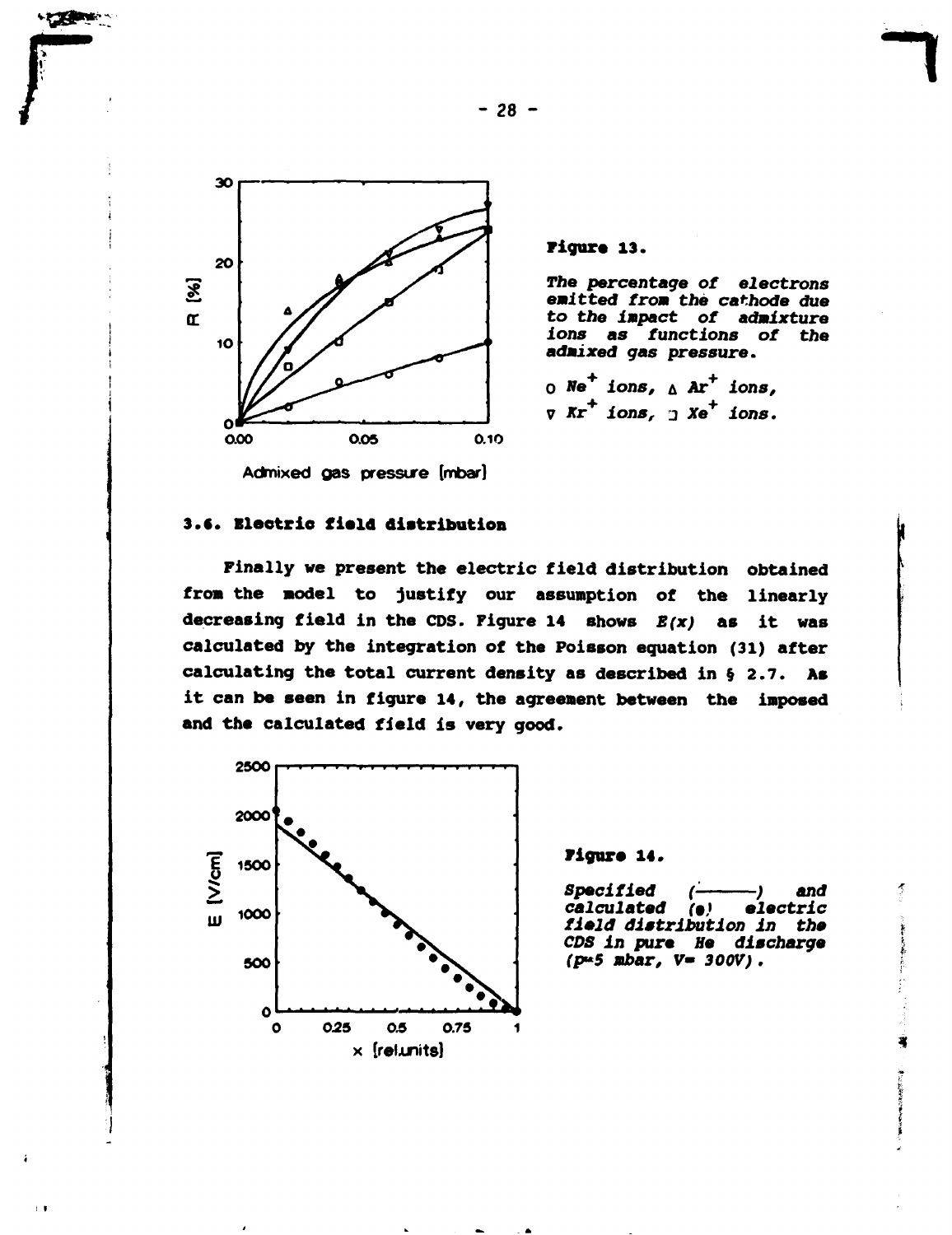#### **4. COHCLÜBIOM8**

**A model of the cathode dark space (CDS) of low current density DC glow discharges was developed. The model applies Monte Carlo treatment of the charged particles and could be used to calculate several discharge parameters (electron and ion energy distribution functions, current density ratios of different charged species, the** *a/p* **ionization coefficient, current density - voltage characteristics). Because of the lack of experimental data on the length of the CDS, it was determined in an iterative way, based on the self-maintenance criteria of the discharge.** 

**The aim of this work was primarily to study the changes of the discharge parameters caused by small amounts of admixtures. Helium was used as parent gas and up to 2% of neon, argon, krypton and xenon were used as admixtures.** 

**The electron energy distribution function (EEDF) was found to be strongly affected by the small amounts of admixtures. The high energy part of the EEDF close to the CDS-NG boundary was significantly reduced in the presence of Ar, Kr and Xe. It was observed that a small admixture of Ne does not affect considerably neither the EEDF nor the average velocity of electrons in the CDS. The latter was reduced by about 5, 10 and 20% by 2% admixtures of Ar, Kr and Xe, respectively.** 

The energy distribution of He<sup>+</sup> and X<sup>+</sup> ions was examined at **the cathode surface. The He+ ions were found to have a low average energy at the cathode (\*7 eV at 300 V discharge**  voltage), what is explained by the short mean free path of He<sup>+</sup> **ions** *in* **helium. The energy distribution** *ot* **the X <sup>+</sup> ions (in all kind of admixtures) was almost uniform in the whole energy interval extending up to the energy corresponding to the cathode fall voltage.** 

**In He+Ar, He+Kr and He+Xe mixtures the current densities carried by He+ and X+ ions were comparable even at very low**  医检验检尿管注射法 计字节 医肠结肠的 医皮肤的 医单位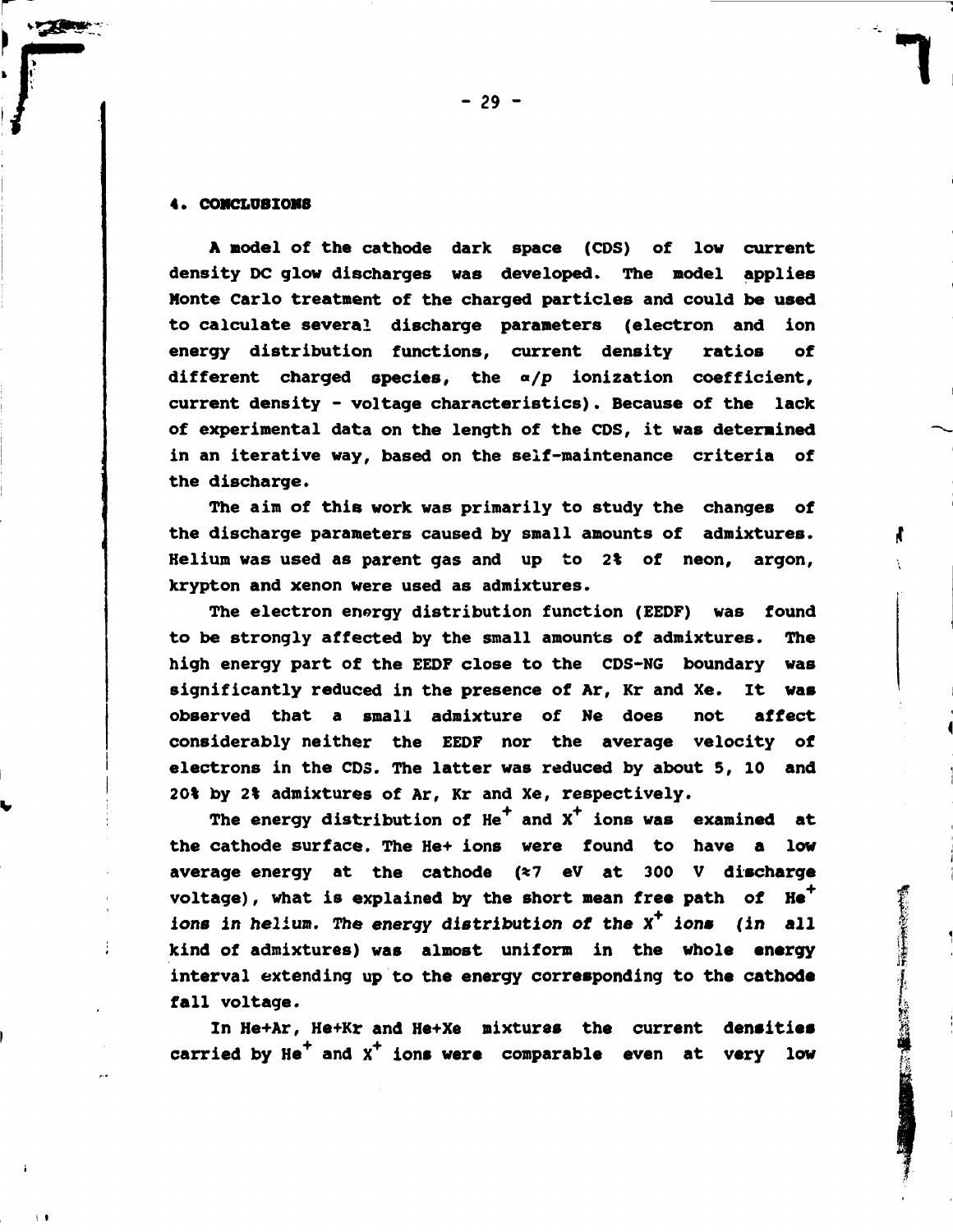**admixture concentrations. The results of the model indicate that these admixtures have a significant role in the maintenance of the discharge. In 2% mixtures of Ar, Kr or Xe about 25% of the electron emission is caused by the ions of the admixed gas,**  while the contribution of Ne<sup>+</sup> ions to the electron emission was **found to be only 10% in the mixture of He+2%Ne (at a discharge voltage of V=300 V).** 

**The** *a/p* **reduced ionization coefficient is considerably enhanced by small amounts of Ar, Kr and Xe admixed to helium (about 30-40% at admixture concentrations of 0.4%). Practically no enhancement of «/p was observed in the case of He+Ne mixtures.** 

**The current density-voltage** *[j(V)* **] characteristics of the discharge were modified by all admixtures. The changes of the**  *j(V)* **characteristics were most significant in the case of He+Ar and He+Xe mixtures (Ar was found to increase** *j* **and Xe was found to decrease it). The** *j(V)* **and** *J(PX)* **characteristics of the gas aixture discharges obtained from the model were compared to experimental data. Good qualitative agreement was found between the two sets of discharge characteristics. The results of the model reproduced the behavior of the** *j(V)* **characteristics in all admixtures at 0.8% admixture concentration. The comparison of the** *j(Px)* **characteristics showed a similarly good agreement in the case of Ne, Ar and Xe admixtures in the examined case of V-300 V discharge voltage .** 

**He have found that a considerable part of the primary electrons was produced by the ions of the admixed component even at low admixture concentration.** 

**It was shown that the** *S(x)* **electric field distribution obtained from the calculation is very close to our assumption, i.e. to the linearly decreasing electric field in the CDS.** 

\* \* \*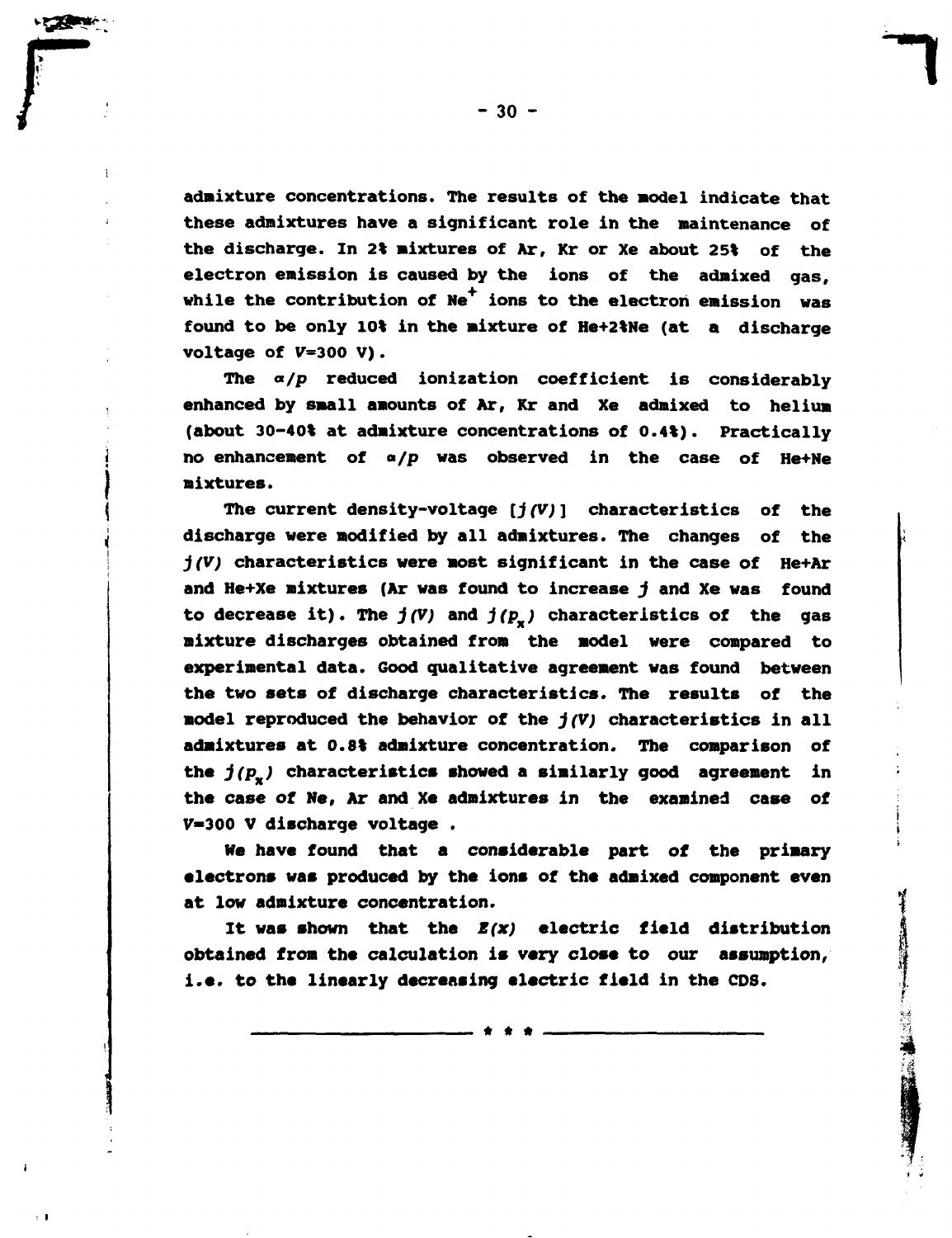#### **ACKMOWLEDGMENT :**

**Discussions on this work with Drs К Rozsa, P Mezei , P Apai and L Csillag are greatfully acknowledged.** 

**We also thank Prof H R Skullerud (The Norwegian Institute of Technology) for his suggestions on the preparation of the manuscript.** 

**This work was partly supported by Hungarian Science Foundation Grant OTKA-F-4475.** 

#### **REFERENCES!**

**Boeuf J Р and Marode Б 1982** *J.Phys.D: Appl.Phys.* **15 2169** 

**Carman R J 1989** *J.Phys.D: Appl.Phys.* **22 55** 

**Chen X, Rozsa К, Chang J S, Seto L, Berezin A A and Kaneda T 1988** *Ressarch Report* **DEC.1988/N0.36 (Tokyo Denki University)** 

**Csillag L, Ja'nossy M, Rozsa К and Salanon T 1974**  *Phys. Lett.* **50A, 13** 

**Date A, Kitanori K, Sakai Y and Tagashira H 1992**  *J.Phys.D: Appl.Phys.* **25 442** 

**Den Hartog E A, Doughty D A and Lawler J E 1988**  *Phys.Rev.A* **3§ 2471** 

**Donko Z, Ro\*zsa К and Janossy И 1991** *J.Phys.D: Appl.Phys.* **24 1322** 

第2012年3月4日に第2回

**Doughty D A, Den Hartog E A and Lawler J E 1987**  *Phys.Rev.Lett.* **58 2668** 

**Firsov О В 1951** *Zh.Bksp.Teor.Fiz.* **21 1001**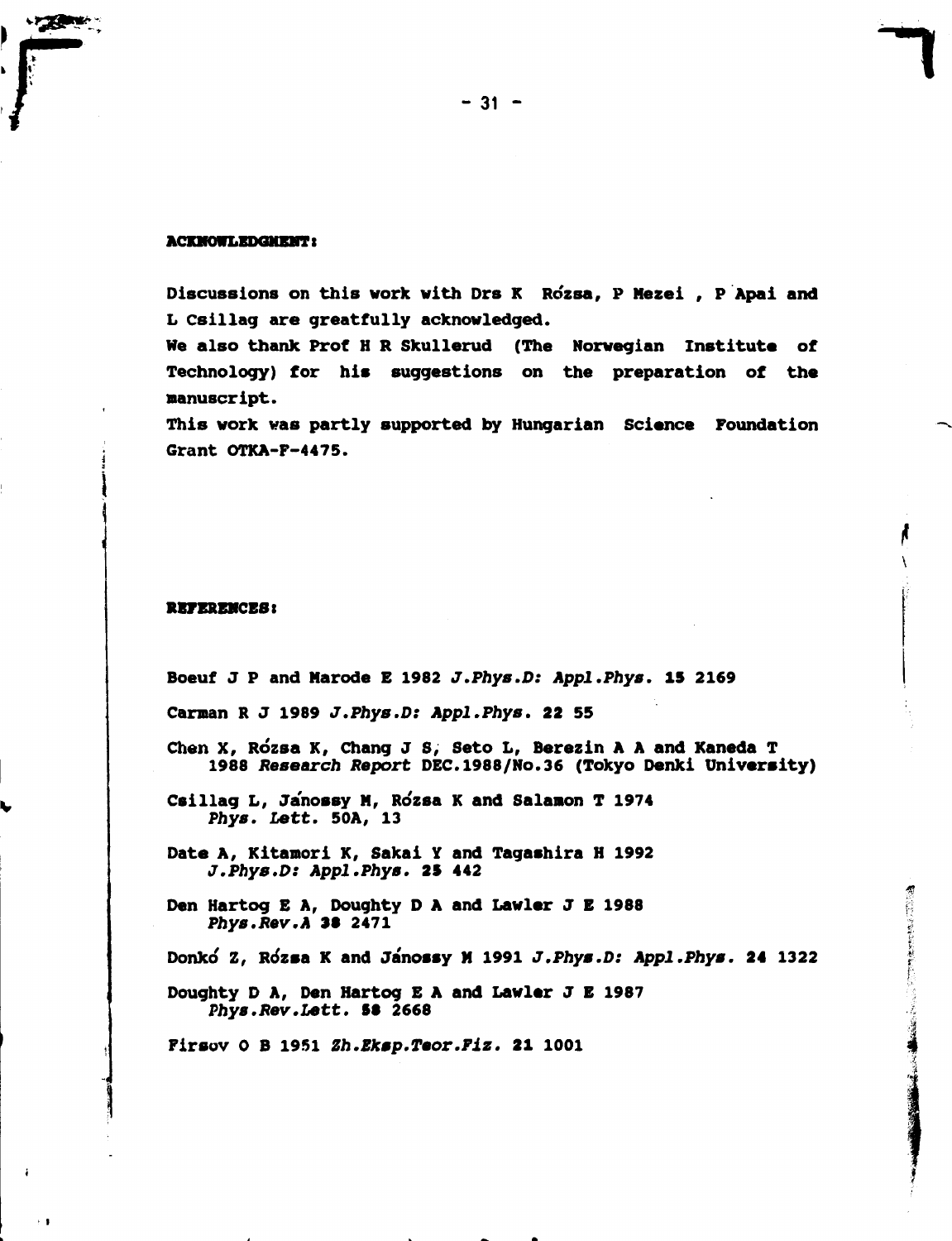Graves D B and Surendra M 1990 *Non-Equilibrium Effects in DC and RF Glow Discharges,* **in** *Honequilibrium Effects in Ion and Electron Transport*  **(ed. Gallagher J W, Plenum Press, New York) p. 157 Hagstrw H D 1956** *Phys.Rev.* **104 317** 

**Hashiguchi S and Hasikuni H 1988** *Japanese J.Appl.Phys.* **27 1010 Hashiguchi S 1991** *IEEE Transactions on Plasma Science* **19 297 de Heer F J and Jansen R H J 1977** *J.Phys.B: At.Hol.Phys.* **10 3741** 

**de Heer F J, Jansen R H J and van der Kaay И 1979**  *J.Phys.B: At.Hol.Phys.* **12 979** 

**Helm H 1979** *Beitr.Plasmaphysik* **18 233** 

**The Second Second** 

÷

Ĵ  $\bullet$ 

 $\frac{1}{2}$ 

 $\mathbf{r}$ 

**Jianfen Liu and Govinda Raju G R 1992**  *J.Phys.D: Appl.Phys.* **29 167** 

**Kruithof A A and Penning F H 1937** *Physics* **4 430** 

**Lavier J Б 1985** *Phys.Rev.A* **32 2977** 

**Marode Б and Boeuf J P 1983 in** *Proceedings of the XVIth International Conference on Phenomena in Ionized Gases*  **Düsseldorf,** *Invited Papers (ed.* **Botticher W, tfenk н and Schulz-Guide E) p.206** 

**Michaelson H В 1977** *J. Appl. Phys.* **48 4729** 

**Molnár J P 1951** *Phys.Rev.* **83 940** 

- **Muschlitz Б В and Scholette W P i960** *Report* **G-5967 (University, of Florida)**
- **Nakai T, Kikuchi A, Shirai T and Sataka И 1984** *Report*  **JAERI-M 84-069 (Japan Atonic Energy Research Institute)**

**Ohuchi И and Kubota T 1983** *J.Phys.D: Appl.Phys.* **18 1705** 

**Pitohford L C, Boeuf J P, Segur P and Marode E 1990**  *Non-Equilibrium Electron Transport: A Brief Overview,*  in Noneguilibrium Effects in Ion and Electron Transport **(ed. Gallagher J K, Planus Press, New York) p.l** 

清单

**Rapp D and Francis И E 1962** *J.Chem.Phys.* **37 2631**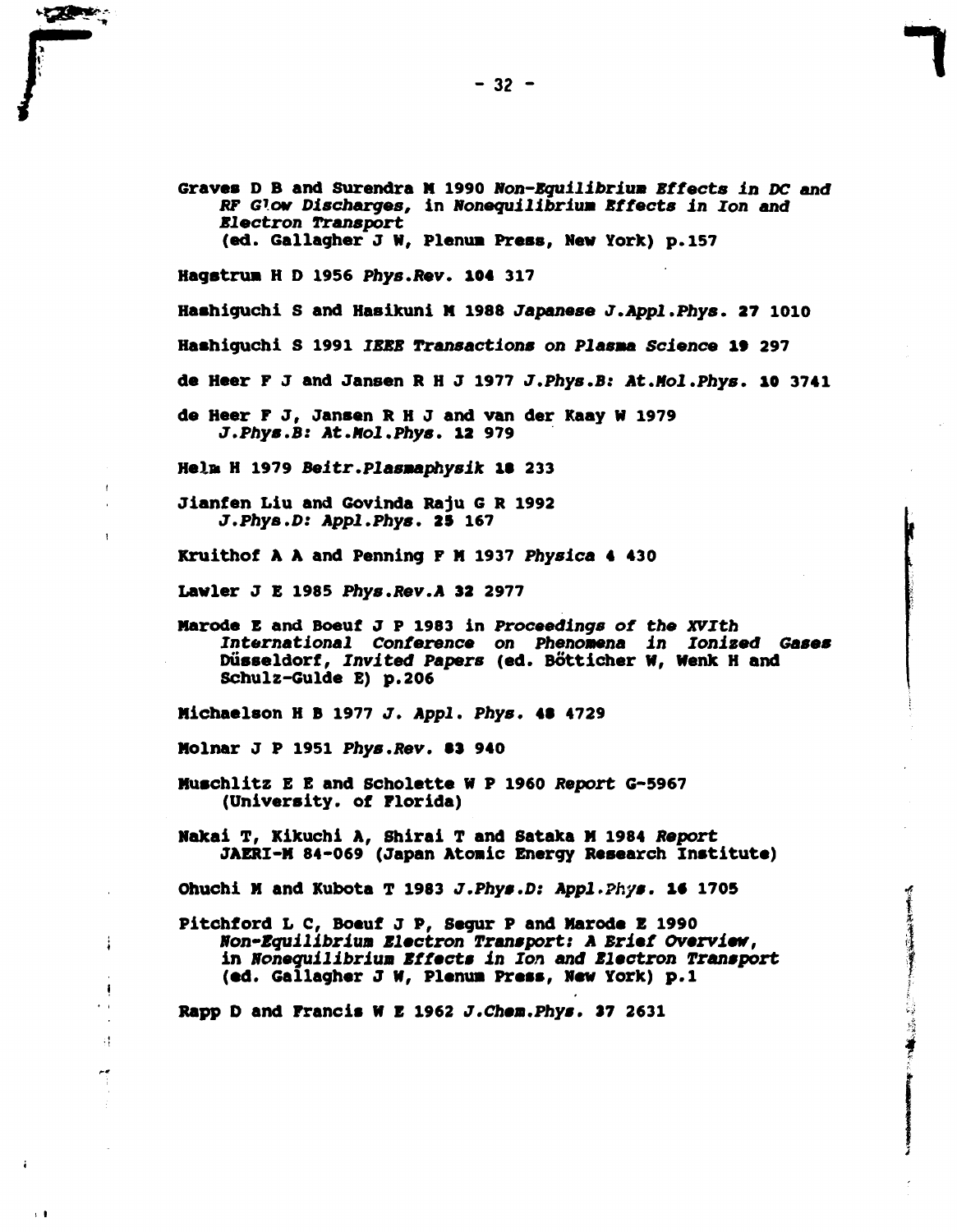

- **Willett С S 1974 Introduction** *to Gas Lasers: Population Inversion Mechanisms* **(Pergamon Press)**
- **Yunoto M, Kuroda Y and Sakai T 1991** *J.Phys.D: Appl.Phys.*  **24 1594**

 $\mathbf{1}$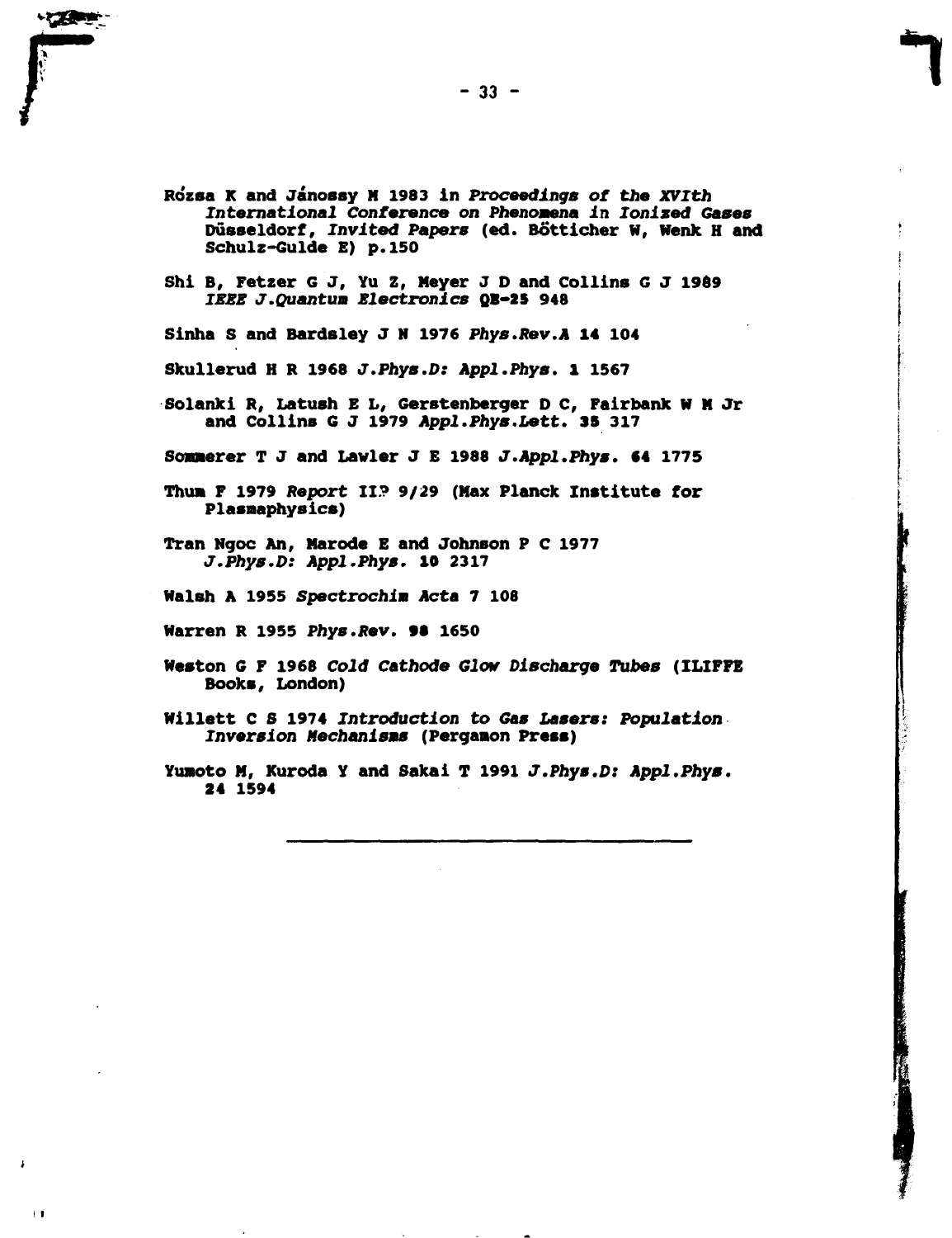#### The issues of the KFKI preprint/report series are classified as follows:

- **A. Particle and Nuclear Physics**
- **B.** General Relativity and Gravitation
- **C. Cosmic Rays and Space Research**
- **D. Fusion and Plasma Physics**
- **E. Solid State Physics**

**THE REAL PROPERTY** 

- **F. Semiconductor and Bubble Memory Physics and Technology**
- **G. Nuclear Reactor Physics and Technology**
- **H. Laboratory, Biomedical and Nuclear Reactor Electronics**
- **I. Mechanical, Precision Mechanical and Nuclear Engineering**
- **J. Analytical and Physical Chemistry**
- **K. HeatthPhystes**
- **L vibration Analysis, CAD, CAM**
- **M. Hardware and Software Development. Computer Applications. Programming**
- **N. Computer Design. CAMAC, Computer Controlled Measurements**

**The complete series or issues discussing one or more of the subjects can be ordered; Institutions are Wndry requested to contact the KFW Library. Individuals the authors.** 

Title and classification of the issues published this year:

- KFKI-1992-01/E A. Czitrovszky et al.: Laser analysis of aerosol particles to calculate distribution of **aerosol electric charges and size**
- KFKI-1992-02/A F. Glück et al.: Order-a radiative corrections for semileptonic decays of polarized **baryons**
- KFKI-1992-03/A L. Diósi: Coarse graining and decoherence translated into von Neumann Language
- **KFKI-1992-04/E L. Diósi: On the Caldeira-Leggett Master Equation**
- KFKI-1992-05/B + M J. Kadlecsik: Tensor Manipulation Package for General Relativity Calculations
- **KFKI-1992-06/B** G.S. Hall: Symmetries in General Relativity a brief survey **C. Hoensefaers: Nonlinear Partial Differential Equations and Solltons**
- KFKI-1992-07/A L.L. Gabunia, T.Gémesy, L. Jenik, A.I. Kharchilava, S. Krasznovszky, V.N. Penev, Gy. Pintér, A.I. Shidovskaja, L.S. Vertogradov: Production region of identical pions at 38 GeV/c p<sup>-</sup>-nuclei interactions with high Pt particles
- **KFKI-1992-08/A K. Szlachányi, P. Vecsernyés: Quantum Symmetry and Braid Group Statistics in G-spin Models**

**KFKI-1992-09/G A. Récz: Estimation of Quasi-Critical Reactivity** 

**KFKI-1992-10/A + B A. Frenkel and F. Károlyházy: Progress in the K-model of Quantum mechanics**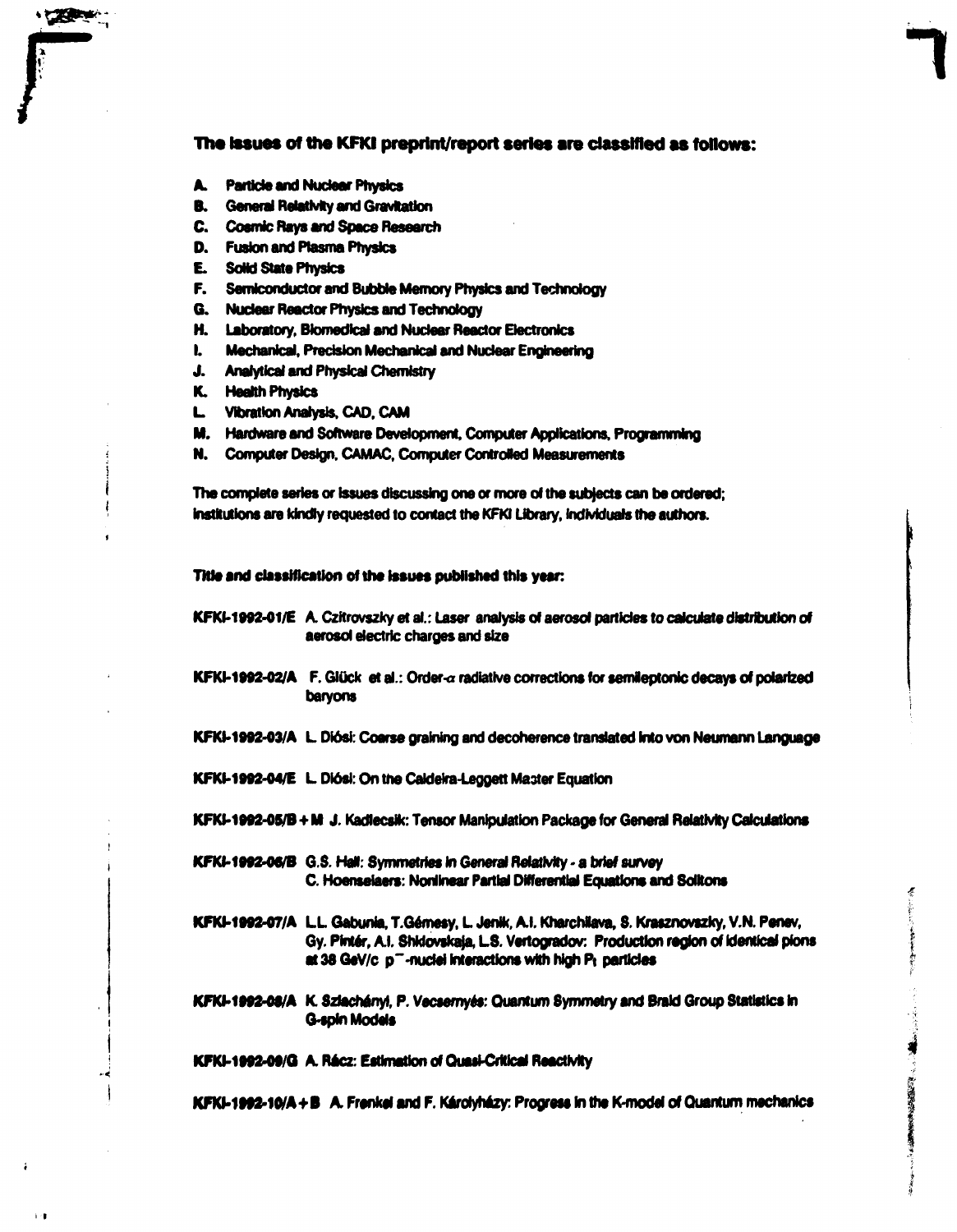| <b>KFKI-1992-11/A</b> | J. Révai, Y. Nogami: On the theory of atomic ionization following alpha decay                                                                                      |
|-----------------------|--------------------------------------------------------------------------------------------------------------------------------------------------------------------|
| <b>KFKI-1992-12/A</b> | I. Lovas, L. Molnár, K. Sailer, W. Greiner: Periodic structure in nuclear matter                                                                                   |
| <b>KFKI-1992-13/A</b> | S. Krasznovszky: Analysis of the KW Distribution Using a Generalization of the<br>Meijer's G-function                                                              |
| <b>KFKI-1992-14/M</b> | Mária Törő: Performance Analysis of the IIASA Network                                                                                                              |
| <b>KFKI-1992-15/A</b> | F. Glück: Measurable distributions of unpolarized neutron decay                                                                                                    |
| <b>KFKI-1992-16/J</b> | Sz. Török, Sz. Sándor et. all: Source apportionment of individual aerosol particles<br>at Hungarian background stations                                            |
| <b>KFKI-1992-17/G</b> | G. Pór, L. A. Sokolov: "KAZMER" A Complex noise diagnostic system for<br>1000 MWe PWR WWER Type Nuclear Power Units                                                |
| <b>KFKI-1992-18/G</b> | S. Lipcsel, S. Kiss and G. Pór: On the Eigenfrequencies of Fuel Rod Vibration in<br>NPPs Submitted to Annals of Nuclear Energy                                     |
| KFKI-1992-19/G,I      | P. Pellionisz, S.K. Jha and G.L. Goswami: Acoustic Emission Experiments for<br><b>PHWR Technology Development</b>                                                  |
| <b>KFKI-1992-20/K</b> | P. Zombori, A. Andrási, I. Németh: A New Method for the Determination of<br>Radionuclide Discribution in the Soil by In Situ Gamima-Ray Spectrometry               |
| <b>KFKI-1992-21/A</b> | L. Diósi: On Digital Randomness of Quantum Coordinates                                                                                                             |
| KFKI-1992-22/B        | C. Hoenselaers, Z. Perjés: Remarks on the Robinson-Trautman solutions                                                                                              |
| <b>KFKI-1992-23/G</b> | B. Lukács and A. Rácz: Objective Judgement by Kalman Filtering in the<br>Generalized Landsbergian Scheme                                                           |
| <b>KFKI-1992-24/E</b> | G. Konczos, B. Selmeci: Amorphous Alloys Bibliography 1987-1991: Papers from<br>the Central Research Institute for Physics (Budapest) and Cooperating Institutions |
| KFKI-1992-25/G        | S. Bende-Farkas, S. Kiss and A. Rácz: Logic Based Feature Detection on Incore<br><b>Neutron Spectra</b>                                                            |
| KFKI-1992-26/G        | J. Végh, J. Huszár, J. Láz: Development of an X Window based operator's interface<br>for a core monitoring system                                                  |
| KFKI-1992-27/G        | Vértes P.: Code for Calculation of Spreading of Radioactivity in Reactor<br>Containment Systems (TIBSO code)                                                       |
|                       | KFKI-1992-28/B, G B. Lukács, A. Rácz: Killing Symmetries in Neutron Transport                                                                                      |
| KFKI-1992-29/D        | Z. Donkó and M. Jánossy: Modeling the cathode region of noble gas mixture<br>discharges using Monte Carlo simulation                                               |

**SERVICE** 

 $\cdot$